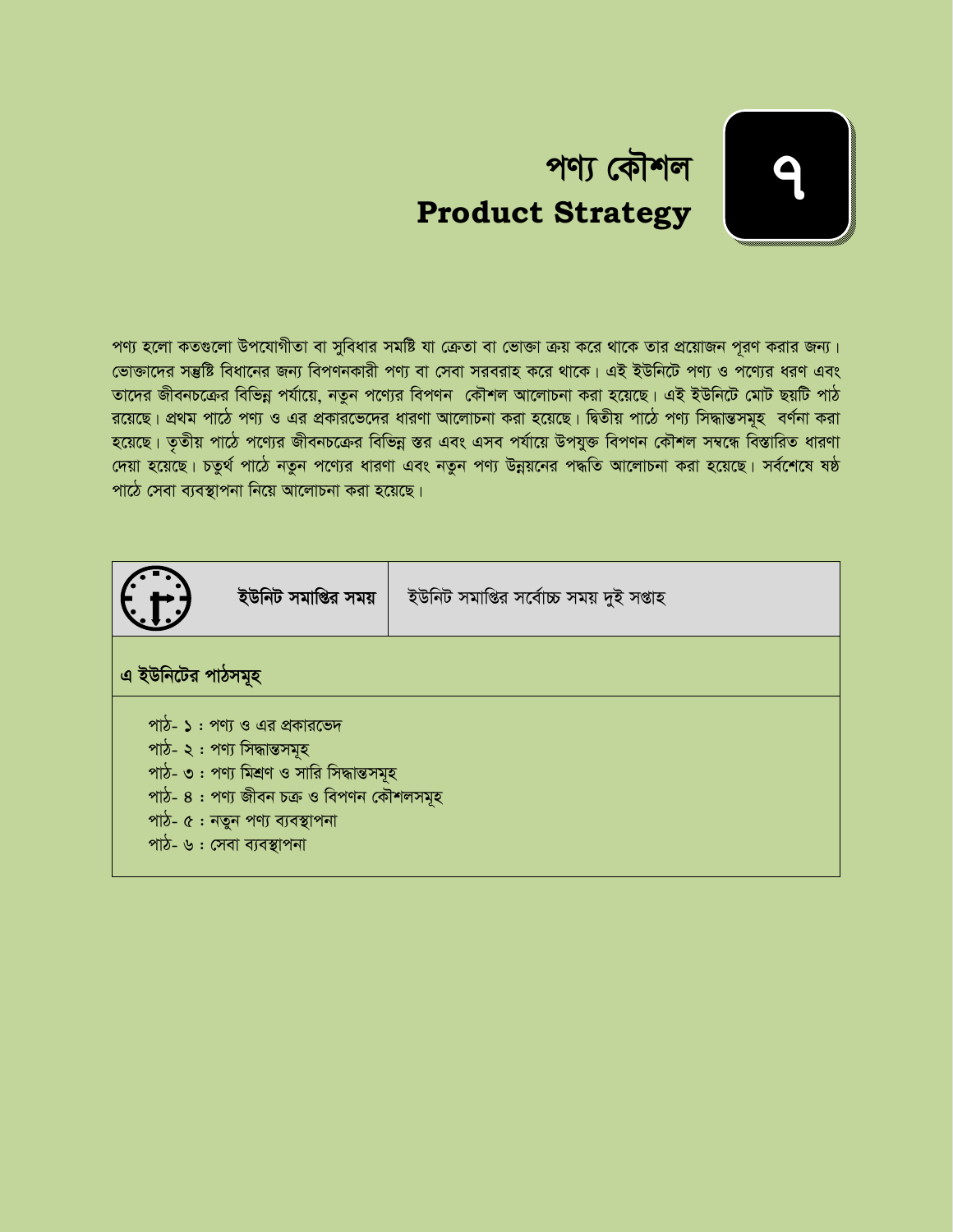# <u> পাঠ-৭.১'</u>

# পণ্য ও এর প্রকারভেদ

**Product and Its Classification** 



উদ্দেশ্য

এ পাঠ শেষে আপনি-

- পণ্য কী তা বলতে পারবেন:
- পণ্যের স্তরসমূহ বর্ণনা করতে পারবেন; এবং
- পণ্যের শ্রেণিবিভাগ বিস্তারিত আলোচনা করতে পারবেন।

#### পণ্য কী?

#### **What is Product?**

মানুষের প্রয়োজন, অভাব অথবা সম্ভ্রষ্টি বিধানে সক্ষম এমন বস্তু পণ্য হিসাবে বিবেচিত। মানুয় দৈনন্দিন জীবনে যা কিছু ভোগ বা ব্যবহার করে তার সবই পণ্য হিসাবে বিবেচিত। অন্য কথায় পণ্য হলো এমন দৃশ্যমান বা অদৃশ্যমান সকল জিনিস যা মানুষের প্রয়োজন মেটাতে পারে এবং যার মধ্যে কিছু উপযোগ আছে।

Steven J. Skinner পণ্যের যে সংজ্ঞা প্রদান করেছে তা হলো, "A product is anything that satisfies a need or wand and can be offered in an exchange." অৰ্থাৎ প্ৰয়োজন বা অভাবের সম্ভুষ্টি বিধান করতে পারে এবং বিনিময়ের মাধ্যমে অর্পণ করা যেতে পারে এমন যে কোনোকিছুকে পণ্য বলা হয় ।

Philip Kotler & Gary Armstrong পণ্যকে সংজ্ঞায়িত করেছেন এইভাবে, "A product is anything that can be offered to a market for attention, acquisition or consumption. It includes physical objects, services, personalities, places, organizations and ideas. "অৰ্থাৎ পণ্য হলো এমন কোন বিষয় যা বাজারে ক্রেতাদের দৃষ্টি আর্কষণ ও সংগ্রহ বা ভোগের জন্য উপস্থাপন করা হয়; যার মধ্যে রয়েছে বাস্তবিক কোন বস্তু, সেবা, ব্যক্তিগত ভাব বা অবস্থা, স্থান, প্রতিষ্ঠান ও ধারণা।

পণ্যের কিছু বৈশিষ্ট্য রয়েছে; যথা- পণ্যের বিক্রয়যোগ্যতা রয়েছে; অভাবমোচনের ক্ষমতা; উপযোগিতা; মুনাফাযোগ্যতা; আইনানুগ গ্রহণযোগ্যতা; অর্থনৈতিক মূল্য; এবং ভোক্তার সম্ভুষ্টি বিধানে সক্ষমতা রয়েছে। বর্ধিত পণ্যমৌলিক পণ্যমৌলিক সুবিধা

#### পণ্যের স্তরসমূহ

#### **Levels of Product**

একটি পণ্যকে প্রস্তুত করার সময় পাঁচটি স্তর বিবেচনায় রাখা হয়, যেন পণ্যটি ক্রেতা বা ভোক্তাকে সম্ভষ্ট করতে পারে। তাই পণ্য পরিকল্পনাকারী পাঁচটি স্তরকে এমনভাবে সাজিয়ে পণ্য তৈরি করে যার ফলে ক্রেতা বা ভোক্তা প্রতিটি স্তরেই উপযোগীতা লাভ করতে পারে।

১. মৌলিক সুবিধা (Core Benefit): যেকোন পণ্য ক্রয় করার মূল উদ্দেশ্য হলো কোনো মৌলিক সুবিধা বা সেবা লাভ করা। যেমন- কোনো মোবাইল ফোন ক্রয় করার মৌলিক উদ্দেশ্য হলো যোগাযোগ করা।

২. বম্ভগত পণ্য (Generic Benefit): পণ্যের



মৌলিক সুবিধার সাথে সাথে কিছু দৃশ্যমান উপাদান যুক্ত করা হয় যেন পণ্যটি বস্তুগত রূপ ধারণ করতে পারে।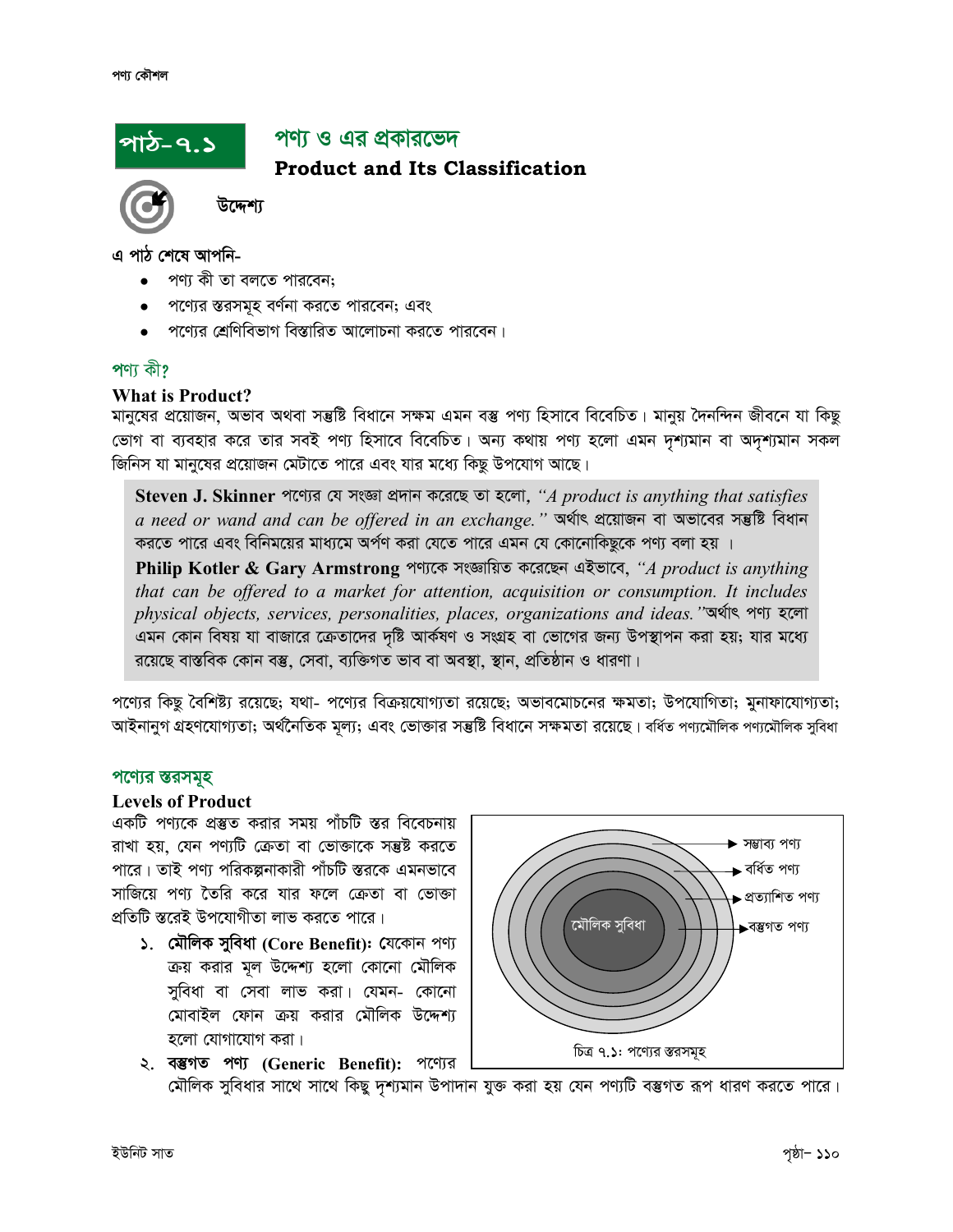সাধারণত, পণ্যের বিশেষ বৈশিষ্ট্য, ডিজাইন, ব্র্যান্ড, প্যাকেজিং ইত্যাদির মাধ্যমে বস্তুগত পণ্য তৈরি করা হয়। যেমন- কোন মোবাইলের ব্যবহার উপযোগী আবয়ব, মোবইলের চার্জার, ব্র্যান্ড ও প্যাকেজিং ইত্যাদির মাধ্যমে বম্ভ্রগত পণ্য তৈরি করা হয়।

- ৩. প্রত্যাশিত পণ্য (Expected Product): এই স্তরে ক্রেতার প্রত্যাশা অনুযায়ী কতগুলো গুণের সমন্বয় করা হয়। যেমন- মোবাইলের ক্ষেত্রে মানসম্মত পণ্যের নিশ্চয়তা, আধুনিক ও আকর্ষণীয়তা ডিজাইন, সময়োপযোগী এ্যাপস ইত্যাদি। যদি সব কোম্পানি ন্যুনতম এইসব উপাদান দিয়ে ক্রেতার প্রত্যাশা পুরণ করে তাহলে ক্রেতা নিরপেক্ষ থাকে এবং সুবিধাজনক যেকোনো কোম্পানির পণ্য ক্রয় করতে আগ্রহী থাকে।
- ৪. বর্ধিত পণ্য (Augmented Product): এই পর্যায়ে কোনো প্রত্যাশিত পণ্যের সাথে বাড়তি সুবিধা দেওয়া হয় যেন ক্রেতা বা ভোক্তার মাঝে চাহিদার পাশাপাশি আগ্রহেরও সৃষ্টি হয়। এর মাধ্যমে বিক্রেতা প্রতিযোগীতায় টিকে থাকতে পারে। যেমন- মোবাইল বিক্রি করার সাথে বিক্রেতা যদি বিক্রয়োত্তর সেবা, ওয়ারেন্টি ইত্যাদি প্রদান করে তা বৰ্ধিত পণ্য হিসেবে ধরা হয়।
- ৫. সম্ভাব্য পণ্য ( Potential Product): এই পর্যায়ে বর্ধিত পণ্যের উপর ভিত্তি করে ক্রেতার ভবিষ্যতে কী ধরণের চাহিদা হতে পারে তা বিক্রেতা দেবার চেষ্টা করে। সম্ভাব্য পণ্য হলো সেই পণ্যসুবিধা যা ক্রেতা ভবিষ্যতে আশা পাওয়ার আশা করে। যেমন- মোবাইল ফোনে এমনকোনো প্রযুক্তি আনা যেতে পারে যেনো তা সবচেয়ে বেশি সময় ব্যাটারী চার্জ থাকবে, সোলার পাওয়ারে চার্জ হবে অথবা মজবত স্ক্রীণ থাকবে ইত্যাদি।

# পণের শ্রেণিবিভাগ

#### **Product Classification**

মানুষের প্রয়োজন মেটাতে ও প্রতিযোগীতা মূলক বাজারে টিকে থাকার জন্য সকল ব্যবসায় প্রতিষ্ঠানই প্রতিনিয়ত গবেষণার মাধ্যমে নতুন নতুন পণ্য বাজারে নিয়ে আসছে। মূলত পণ্যের প্রকৃতি ও ক্রেতা একটি পণ্যকে কিভাবে দেখে এই বিবেচনায় সকল ধরনের পণ্যকে দুটি প্রধান ভাগে ভাগ করা যেতে পারে। এই দুই ভাগের একটি হচ্ছে ভোগ্য পণ্য এবং শিল্প পণ্য।

১. ভোগ্য পণ্য (Consumer Goods): যে সব পণ্য পুনঃবিক্রয় বা কোন রকম প্রক্রিয়াজাতকরণ ছাড়াই সরাসরি ভোগ বা ব্যবহার করা যায়, সেগুলোকে ভোগ্য পণ্য বলা হয়। ভোক্তা বা ব্যবহারকারীই এ পণ্য ক্রয় করে সরাসরি ভোগ করে থাকে। যেমন- চাল, ডাল, টুথপেষ্ট, সাবান, টেলিভিশন ইত্যাদি। ব্যবহারের ভিত্তিতে ভোগ্যপণকে তিন ভাগে বিভক্ত করা যায় যা ৭ ২ চিত্রে দেখানো হলো-



ক) সুবিধাজনক পণ্য (Convenience Products): যেসব পণ্য রয়েছে যা ভোক্তা বা ব্যবহারকারীরা স্বল্পতম সময়ের মধ্যে কাছাকাছি দোকান থেকে বিশেষ তুলনামূলক বিচার না করেই ক্রয় করার চেষ্টা করে তাদেরকে সুবিধাজনক পণ্য । এসব পণ্যের মূল্য সাধারণত কম থাকে এবং বিভিন্ন দোকানদারগণ একই ধরনের অথবা প্রায় একই গুণাগুণসম্পন্ন পণ্য মজুদ করে রাখে যা গ্রাহক চাওয়া মাত্র বিক্রয় করতে পারে। এসব পণ্যকে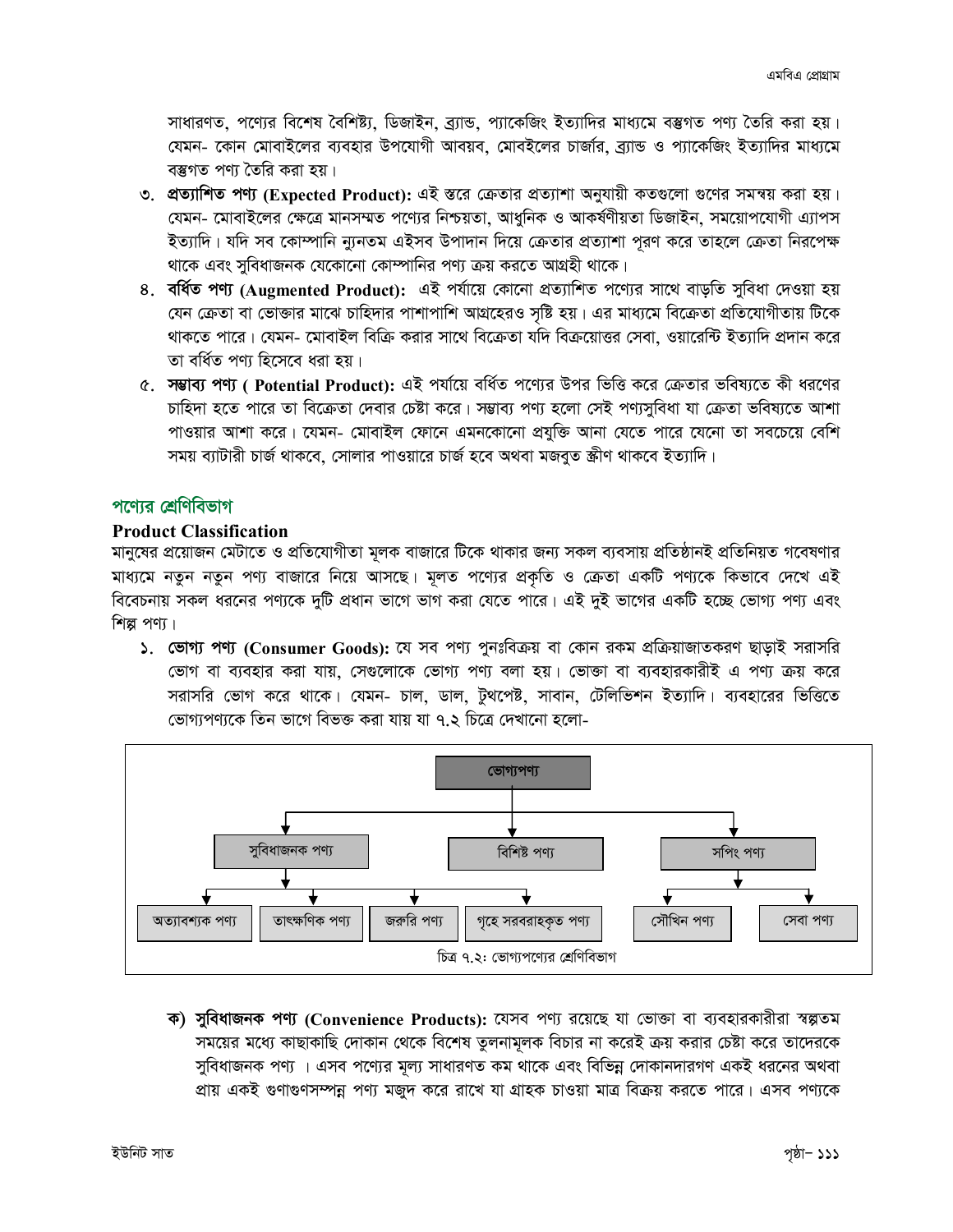বলা হয় সুবিধাজনক পণ্য। ঔষধপত্র, ব্লেড, পেন্সিল, কলম, সাবান, সংবাদপত্র, ম্যাগাজিন, চুয়িং গাম, পঁচনশীল দ্ৰব্য যথা- তাজা ফল, আইসক্ৰিম, ব্ৰেড, বাটার দুধ, তামাকজাত দ্ৰব্য, টুথপেস্ট, সেভিং সামগ্ৰী, প্রসাধন সামগ্রী, ইত্যাদি সামগ্রী ভোক্তারা সুবিধাজনক স্থানে অবস্থিত দোকান থেকে ক্রয় করতে চায় বলে এসবকে সুবিধাজনক পণ্য বলা হয়ে থাকে। সুবিধাজনক পণ্য চার প্রকার। নিম্নে এদের বিবরণ দেওয়া হলো

- i) অত্যাবশকীয় পণ্য (Staples Products): কিছু পণ্য রয়েছে যা মানুষের দৈনন্দিন জীবনে অতীব প্রয়োজনীয়। এ জাতীয় পণ্য সব সময়ই দরকারি বিধায় তা ফুরিয়ে যাওয়ার সাথে সাথেই নতুন করে খরিদ করার জন্য লোকজন সচেষ্ট হয় এবং প্রয়োজনানুযায়ী পরিকল্পনা গ্রহণ করে বা বাজেট প্রণয়ন করে। তাই এসব পণ্যকে অত্যাবশ্যকীয় পণ্য বলা হয়। খাবার জিনিস এবং ঔষধপত্র অত্যাবশকীয় পণ্যের প্রকৃষ্ট উদাহরণ।
- ii) তাৎক্ষনিক পছন্দ পণ্য (Impulse Products): যেসব পণ্য লোকজন বিশেষ চিন্ত-ভাবনা না করেই ঝোঁকের মাথায় ক্রয় করে থাকে সেগুলোকে তাৎক্ষনিক পছন্দ পণ্য বা লোভনীয় পণ্য বলে। এ জাতীয় পণ্য দেখা মাত্রই কারও ক্রয় করতে ইচ্ছে হয় এবং পকেটে পয়সা থাকলেই তৎক্ষণাৎ তা কিনে ফেলে। তাই এদের নাম দেওয়া হয়েছে তাৎক্ষণিক পছন্দ পণ্য। যেমন- ফুলানো বেলুন, সুন্দর খেলনা বা চকোলেট। তাৎক্ষণিক পছন্দ পণ্য এমন জায়গায় রাখা হয় যেখানে গ্রাহকেরা সহজে তা দেখতে পারে এবং কেনার জন্য উদ্বদ্ধ হয়।
- iii) **জরুরি পণ্য (Emergency Products):** সবধরণের পণ্যই জরুরি পণ্য হতে পারে পরিস্থিতি কারণে। সেজন্য কোনো একটি বিশেষ পণ্যকে জরুরি পণ্য বলা যায় না। হঠাৎ করেই কোন পণ্যের জরুরি দরকার হয়ে পড়লে তাকে জরুরি পণ্যের অন্তর্ভুক্ত করা যায়। প্রয়োজন হলেই কোন ব্যক্তি তা ক্রয় করতে বাধ্য হয়। অনেক ক্ষেত্রে মূল্যের প্রতি বিশেষ খেয়াল না করেই ক্রেতা তা ক্রয় করে থাকে। উদাহরণস্বরূপ, একজন মোটরগাড়ির চালক ঢাকা থেকে চট্টগ্রামের যাত্রাপথে হঠাৎ মোটরগাড়ির একটি টায়ার চলার অযোগ্য হয়ে পড়লে তিনি জরুরি ভিত্তিতে ২০০০ টাকা মূল্যের টায়ার ২৫০০ টাকা দিয়ে কিনতে বাধ্য হন। মোটর চালকের জন্য তখন টায়ারটি একটি জরুরি পণ্য। স্বাভাবিক সময়ে টায়ার তার জন্য জরুরি পণ্য নয়।
- iv) গৃহে সরবরাহকৃত পণ্য (Delivered Products): যে সকল পণ্য ভোক্তার গৃহে সরবরাহ করা হয় সেগুলোকে গৃহে সরবরাহকৃত পণ্য বলা হয়। দুধ, সংবাদপত্র, বরফ, শাক-সবজি ইত্যাদি এ শ্রেণির পণ্যের উদাহরণ। বিক্রেতা কোন পণ্য বাড়ি বাড়ি গিয়ে বিক্রয় করলে অনেক ক্ষেত্রে সেসবের মূল্য বাজার মূল্য অপেক্ষা বেশি পড়ে। তবুও নিজস্ব সুবিধার জন্য অনেক ভোক্তাই অতিরিক্ত মূল্যে পণ্য ক্রয় করে।
- খ) বিশিষ্ট পণ্য (Specialty Products): যেসব ভোগ্য পণ্যের আকর্ষণ ও চাহিদা ভোক্তাদের একটা বিশেষ দলের নিকট এতটাই জনপ্রিয় যে, তারা পণ্যগুলো লাভের জন্য স্বতঃস্ফর্তভাবেই বিশেষ ক্রয়-প্রচেষ্টা চালাতে সদা প্রস্তুত থাকে। এ জাতীয় ভোগ্য পণ্যকে বিশিষ্ট পণ্য নামে সংজ্ঞায়িত করা হয়। বিশিষ্ট পণ্যের একটি উল্লেখযোগ্য বৈশিষ্ট্য হলো যে, ভোক্তা এটা ক্রয় করার জন্য প্রয়োজনবোধে বিশেষ কষ্ট স্বীকার করতে রাজি থাকে এবং একান্ত নিরুপায় না হলে এর বিকল্প পণ্য ক্রয় করে না। নেক-টাই, বিশেষ ধরনের কাপড় (যথা-জিঙ্গের প্যান্ট পিস), উচ্চমানের ফ্যাশনেবল জ্রতো, দামী ও আকর্ষণীয় ডিজাইনবিশিষ্ট ঘড়ি, প্রসাধনী, বিশেষ বিশেষ ব্র্যান্ডের ক্যামেরা বা ফটোগ্রাফিক ফিল্ম ইত্যাদি বিশিষ্ট পণ্যের প্রকৃষ্ট উদাহরণ।
- গ) সপিং পণ্য (Shopping Products): যেসকল ভোগ্য পণ্য ক্ৰয় করার আগে ভোক্তা পূর্ব-পরিকল্পনা মোতাবেক বাজেট তৈরি করে, ক্রয় সংক্রান্ত বিভিন্ন কার্যকারণ বিবেচনা করে প্রয়োজনীয় সিদ্ধান্ত গ্রহণ করে এবং এদের উপযোগীতা, গুণাগুণ, মূল্য ও ষ্টাইলের উপর ভিত্তি করে বিভিন্ন দোকানে তুলনামূলক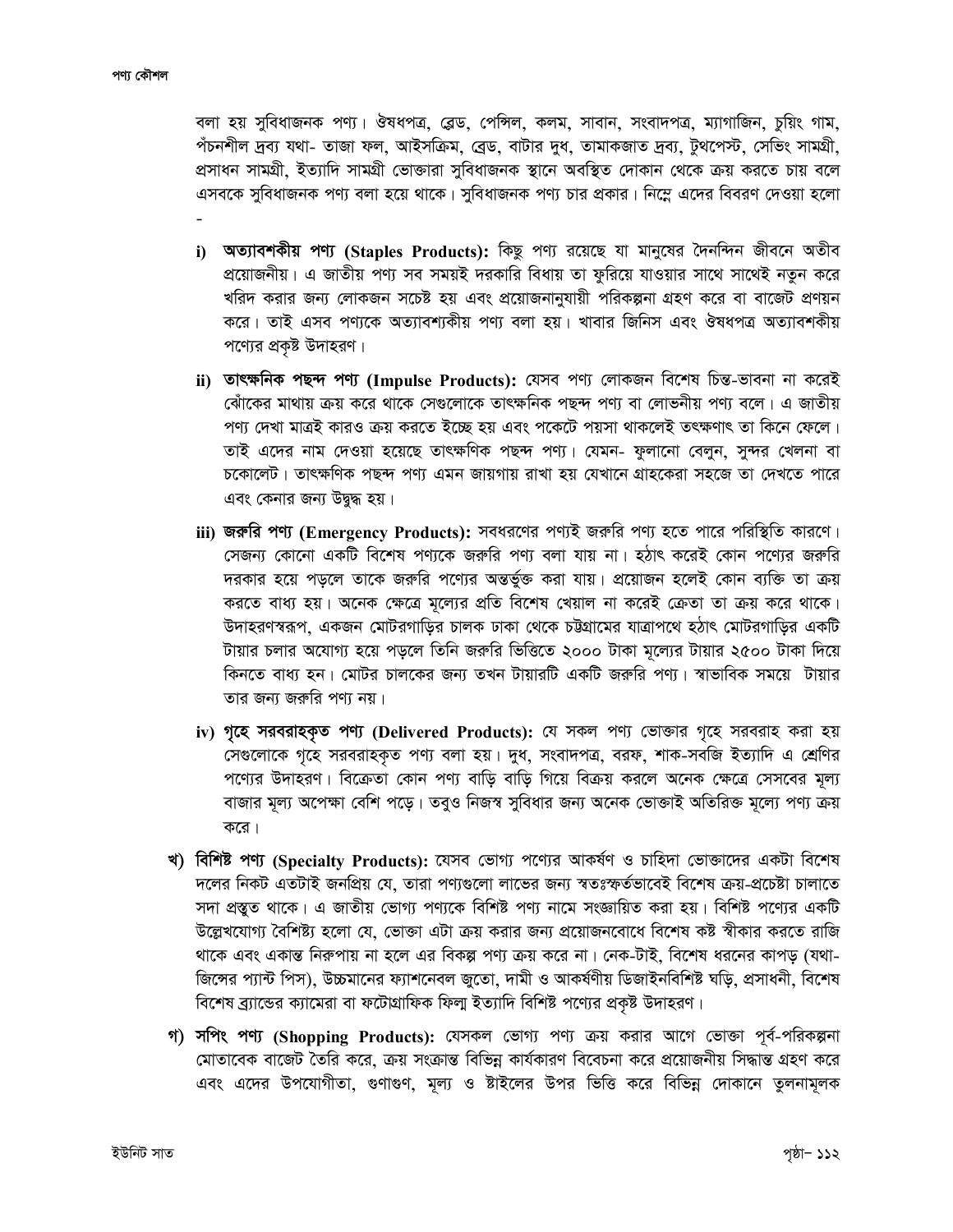বিচারবিশ্লেষণ করে ক্রয় করে, তাদের সপিং পণ্য বলে। এ ধরনের পণ্য নির্বাচনকালে ভোক্তা যথেষ্ট সময় ব্যয় করে, দরকার হলে বিভিন্ন মার্কেটে ঘুরে এবং প্রয়োজন মনে করলে কয়েক মাইল দূরে গিয়েও পণ্য যাচাই করতে দ্বিধাবোধ করে না। স্বর্ণ-রৌপের গহনা, আসবাবপত্র, রেডিও-টেলিভিশন, ক্যামেরা, প্রজেক্টর, রিফ্রিজারেটর, মূল্যবান ঘড়ি, ফ্যাশনেবল জুতা, গাড়ি, বাদ্যযন্ত্র, কাপড়, অটোমোবাইল ইত্যাদি সপিং পণ্যের উদাহরণ। বৈশিষ্ট্যের তারতম্য অনুসারে সপিং পণ্যকে প্রধানত দুটি শ্রেণিতে বিভক্ত করা যায়; যথা-

- i) সৌখিন পণ্য (Fashion Products): সৌখিনতা এক ধরনের স্টাইল যা একটি বিশেষ সময়ে জনপ্রিয় হয়ে উঠে। সময়ের বিবর্তনে সৌখিনতার রূপ বদলায়, পরিবর্তিত রূপে নতুন করে আবার জনসমাজে আত্মপ্রকাশ করে। সৌখিনতার সাথে সম্পর্কিত বলেই কতিপয় ভোগ্যপণ্যকে সৌখিন পণ্য বলা হয়। যেসব পণ্য নিজস্ব বাহ্যিক চাকচিক্য, বিশিষ্টতা বা স্টাইল দ্বারা ক্রেতাকে প্রলুদ্ধ করে ও তা ক্রয় করতে উদ্বদ্ধ করে সেসব পণ্য সৌখিন পণ্য নামে পরিচিত। সব রকমের বিলাস দ্রব্যই সৌখিন পণ্য। আসবাবপত্র, অলংকার, শিল্পীর আঁকা ছবি বা শিল্পকর্মসৌখিন পণ্যের উদাহরণ।
- ii) সেবা পণ্য (Service Products): যেসব সপিং পণ্যের স্থায়িতু দীর্ঘ এবং যেগুলোর কর্মক্ষমতা বজায় রাখার জন্য মেরামত বা সার্ভিসিং প্রয়োজন হয়, সেসব পণ্যকে সেবা পণ্য বলা হয়। এ জাতীয় পণ্যের মূল্যও বেশি হয়ে থাকে। রিফ্রিজারেটর, অটোমোবাইল, রেডিও, টেলিভিশন এবং অন্যান্য গৃহসামগ্রী সেবা পণেরে উদাহরণ।
- ২. শিল্প পণ্য (Industrial Goods): যেসব পণ্য সরাসরি ভোগ না করে পুনঃবিক্রয় বা পুনঃউন্নয়নের উদ্দেশ্য ক্রয় করা হয় বা যে সকল পণ্য প্রধানত ভোগ্য পণ্য তৈরীর কাজে প্রত্যক্ষ বা পরোক্ষ ভাবে ব্যবহৃত হয় তাকে শিল্প পণ্য বলে। শিল্প পণ্য সাধারণত ভোগের উপযোগী থাকে না। ভোক্তা বা ব্যবহারকারীরা শিল্প পণ্য ক্রয় করে না বরং শিল্প উদ্যোক্তারাই এ পণ্য ক্রয় করে থাকে। যেমন- কাঁচামাল, যন্ত্রপাতি, স্থাপনা, আধা প্রস্তুত পণ্য ও আনুষঙ্গিক যন্ত্রপাতি ইত্যাদি। ব্যবহারের ভিত্তিতে শিল্পপণ্যকে ছয়টি ভাগে বিভক্ত করা হয় :
	- ক) কাঁচামাল (Raw Materials): যেসব শিল্পপণ্য চূড়ান্ত পণ্যের অংশ হিসেবে বিবেচিত হয় এবং যা সংরক্ষণ, পরিবহন বা নাড়াচাড়ার সুবিধা ব্যতীত অন্য কোনো কারণে ইতিপূর্বে প্রক্রিয়াজাত করা হয়নি সেসব পণ্যকে কাঁচামাল বলা হয়। কৃষি খামার, বন, সমুদ্র বা খনি থেকে কাঁচামাল সরাসরি পাওয়া যায়। বহু প্রকার পণ্য কাঁচামালের আওতায় পড়ে। তাই বিপণনের সুবিধার্থে এগুলোকে দু'টি প্রধান ভাগে ভাগ করা যায়; যথা (ক) কৃষিজাত কাঁচামাল; যেমন- গম, ধান, চাউল, তুলা, তামাক, শস্য, ফল, সজি, গৃহপালিত পশু এবং পশুজাত দ্রব্য, যেমন চামড়া, ডিম ও কাঁচা দুধ ইত্যাদি এবং (খ) প্রাকৃতিক কাঁচামাল; যেমন- খনিজ দ্রব্য, ভূমি, বনজ সম্পদ ও সামুদ্রিক সম্পদ ইত্যাদি।
	- খ) আধা-প্ৰস্তুত পণ্য ও যন্ত্ৰাংশ (Fabricating Materials and Parts): যেসব শিল্পণ্য চূড়ান্ত পণ্যের অংশবিশেষে পরিণত হয় এবং কিছুটা প্রক্রিয়াজাতকরণের পর উৎপাদনে ব্যবহার করা হয় সেগুলো আধা-প্রস্তুত পণ্য ও পণ্যাংশ নামে পরিচিত। কাঁচামালের ন্যায় এগুলোও পণ্য উৎপাদনের জন্য সরাসরি ব্যবহার করা হয়। কিন্তু কাঁচামাল যেরূপ অবিকৃত অবস্থায় ব্যবহৃত হয়, এগুলো সেরূপ অবিকল অবস্থায় ব্যবহৃত হয় না। ব্যবহারের পূর্বেই এগুলোকে আবারও প্রক্রিয়াজাত করা হয়। তার, স্টীলের পাত, লৌহদন্ড, তন্তুজাত পণ্য (সুতা), কাগজ, সিমেন্ট ইত্যাদি আধা-প্রস্তুত পণ্যের উদাহরণ। অন্যদিকে, টায়ার, অটোমোবাইলের ব্যাটারি, স্পার্ক প্লাগ, রাইফেলের ব্যারেল, সার্টের বোতাম ইত্যাদি যন্ত্রাংশের উদাহরণ। এসব সামগ্রীর রূপ (form) পরিবর্তন না করেই চূড়ান্ত পণ্য উৎপাদনে ব্যবহার করা হয়।
	- গ) ভারি যন্ত্রপাতি ও সম্পত্তি (Installation): এ জাতীয় শিল্পপণ্য খুবই বৃহৎ ও দামি হয় এবং দীর্ঘমেয়াদে ব্যবহার করা হয়। কিন্তু চূড়ান্ত পণ্যের অংশে পরিণত হয় না। ভারী যন্ত্রপাতি ও সম্পত্তি প্রধানত দুই ভাগে বিভক্ত; (ক) দালান ও ভূমিস্বত্ব (Building and Land Rights) যেমন- কারখানা, গুদামঘর, খুচরা দোকান, অফিস বিল্ডিং, খনি ইত্যাদি হলো। এবং (খ) প্ৰধান যন্ত্ৰপাতি (Major Equipment); যেমন- বড় বড়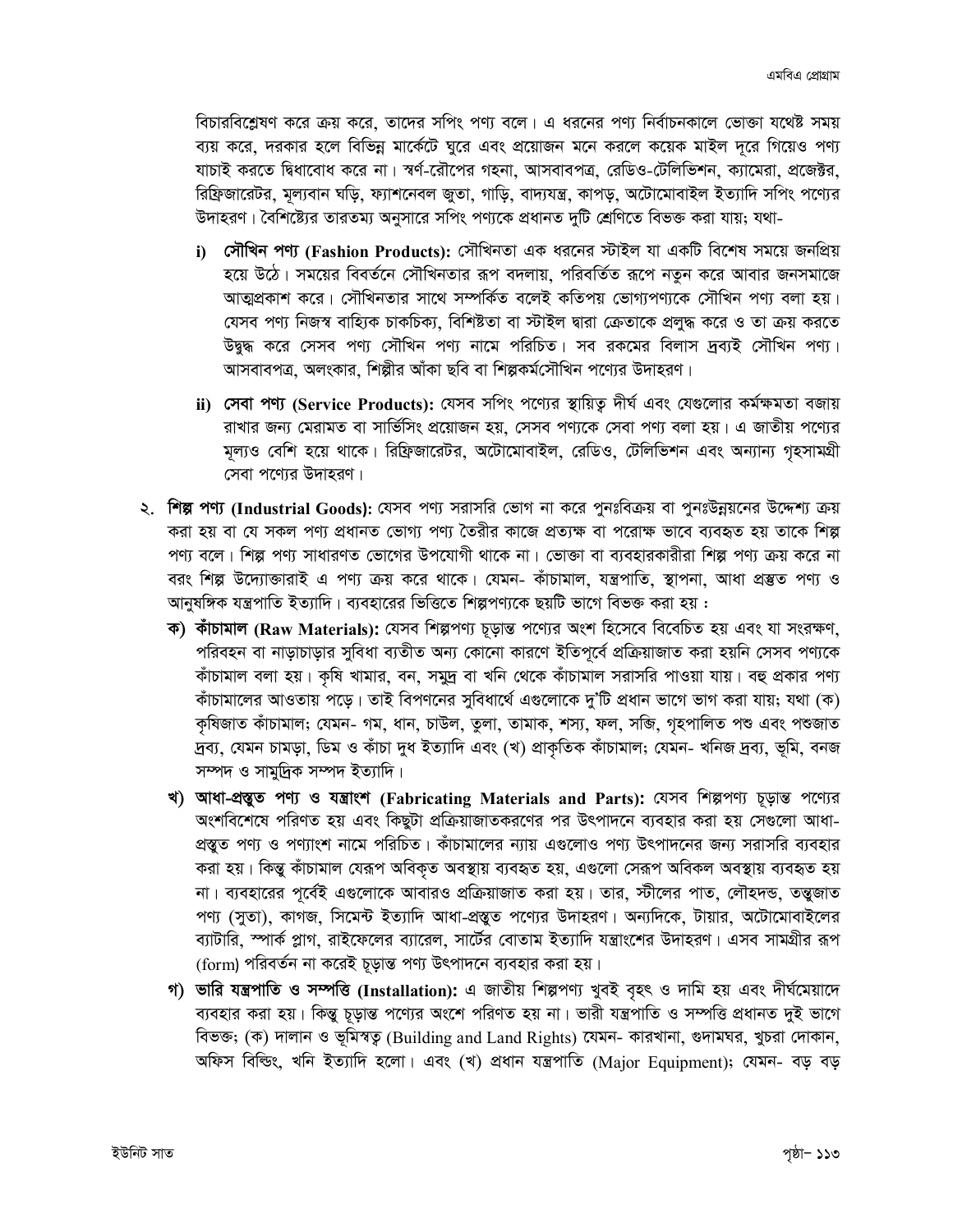মেশিনারি, যথা- ডিজেল ইঞ্জিন, বয়লার , ট্রাকটর, কাগজ প্রস্তুতের মেশিন, বৈদ্যুতিক জেনারেটর, প্রিন্টিং প্রেস, চুল্লী, রোলিং মিল্স ইত্যাদি।

- ঘ) আধুনিক যন্ত্রপাতি (Accessory Equipment): আনুষঙ্গিক যন্ত্রপাতি এক ধরনের শিল্পপ্য যা শিল্পীয় উৎপাদকদের উৎপাদন কার্যে সহায়তা করে কিন্তু পণ্যের চূড়ান্ত রূপের অংশীদার হয় না। ভারী যন্ত্রপাতির চেয়ে আনুষঙ্গিক যন্ত্রপাতির প্রত্যাশিত আয়ু কম থাকে। টাইপরাইটার, ফাইলিং বক্স, হিসাবরক্ষণ মেশিন, ছোট লেদ মেশিন, খুচরা দোকানের ক্যাশ রেজিস্ট্রার ইত্যাদি আনুষঙ্গিক যন্ত্রপাতির উদাহরণ।
- ঙ) সহায়ক সামগ্ৰী (Operating Supplies): যেসব শিল্পপণ্য প্ৰস্তুত পণ্যের উপাদানের অংশ নয় অথচ প্রতিষ্ঠানের কার্যে সহায়তা করে থাকে এমন পণ্যকে বলা হয় সহায়ক সামগ্রী। স্বল্প সময়ের মধ্যে এগুলো ব্যবহৃত হয় এবং এগুলো মূলধনী আইটেম নয়। এগুলো সচরাচর প্রতিষ্ঠানের প্রয়োজনে ঘন ঘন ক্রয় করা হয়। এসব সামগ্রী রক্ষণাবেক্ষণামূলক বা মেরামতের কিংবা প্রতিষ্ঠানের কার্যে সহায়তামূলক হতে পারে। মেঝে পরিস্কারক মোম, লুব্রিকেটিং তৈল, পেনসিল ও স্টেশনারী, তাপোৎপাদক ইন্ধন, বাথরুম পরিস্কারের সামগ্রী, বৈদ্যুতিক বাল্ব, জানালার কাঁচ পরিস্কারের জিনিসপত্র, নাট-বল্টু, ওয়েল্ডিং তার ইত্যাদি সহায়ক সামগ্রীর উদাহরণ।
- $\bar{b}$ ) ব্যবসায়িক সেবা (Business Services): ব্যবসায়িক সেবাকে বিপণনের ভাষায় 'শিল্পপণ্য' হিসেবে গণ্য করা হলেও এটি অবশ্যই চূড়ান্ত পণ্যে অন্তৰ্ভুক্ত নয়। যন্ত্ৰপাতি সংরক্ষণ (Maintenance), মেরামত জাতীয় সেবা (Repair Services) এবং ব্যবসায়িক পরামর্শমূলক সেবা (Business Advisory Services) ব্যবসায়িক সেবার অন্তর্ভুক্ত। এসব সেবা সাধারণত চুক্তি মোতাবেক প্রদান করা হয়।

# সারসংক্ষেপ:

পণ্য হলো এমন দশ্যমান বা অদশ্যমান সকল জিনিস যা মানুষের প্রয়োজন মেটাতে পারে এবং যার মধ্যে কিছু উপযোগ আছে। পণ্য পরিকল্পনাকারী পাঁচটি স্তরকে এমনভাবে সাজিয়ে পণ্য তৈরি করে যার ফলে ক্রেতা বা ভোক্তা প্রতিটি স্তরেই উপযোগীতা লাভ করতে পারে। সেই স্তরগুলো হলো- মৌলিক সুবিধা, বম্ভগত পণ্য, প্রত্যাশিত পণ্য, বর্ধিত পণ্য ও সম্ভাব্য পণ্য। সকল ধরনের পণ্যকে দুটি প্রধান ভাগে ভাগ করা যেতে পারে। এই দুই ভাগের একটি হচ্ছে ভোগ্য পণ্য এবং শিল্প পণ্য। ভোক্তা বা ব্যবহারকারীই ভোগ্য পণ্য ক্রয় করে সরাসরি ভোগ করে থাকে। ব্যবহারের ভিত্তিতে ভোগ্যপণ্যকে তিন ভাগে বিভক্ত করা যায়; যথা - ক) সুবিধাজনক পণ্য; খ) বিশিষ্ট পণ্য ও গ) সপিং পণ্য। অন্যদিকে, যেসব পণ্য সরাসরি ভোগ না করে পুনঃবিক্রয় বা পুনঃউন্নয়নের উদ্দেশ্য ক্রয় করা হয় বা যে সকল পণ্য প্রধানত ভোগ্য পণ্য তৈরীর কাজে প্রত্যক্ষ বা পরোক্ষ ভাবে ব্যবহৃত হয় তাকে শিল্প পণ্য বলে। ইহা ছয় প্রকার; যথা -ভারি যন্ত্রপাতি ও সম্পত্তি, ঘ) আধুনিক যন্ত্রপাতি, ঙ) সহায়ক ক) কাঁচামাল, খ) আধা-প্ৰস্তুত পণ্য ও যন্ত্ৰাংশ, গ) সামগ্ৰী, এবং চ) ব্যবসায়িক সেবা।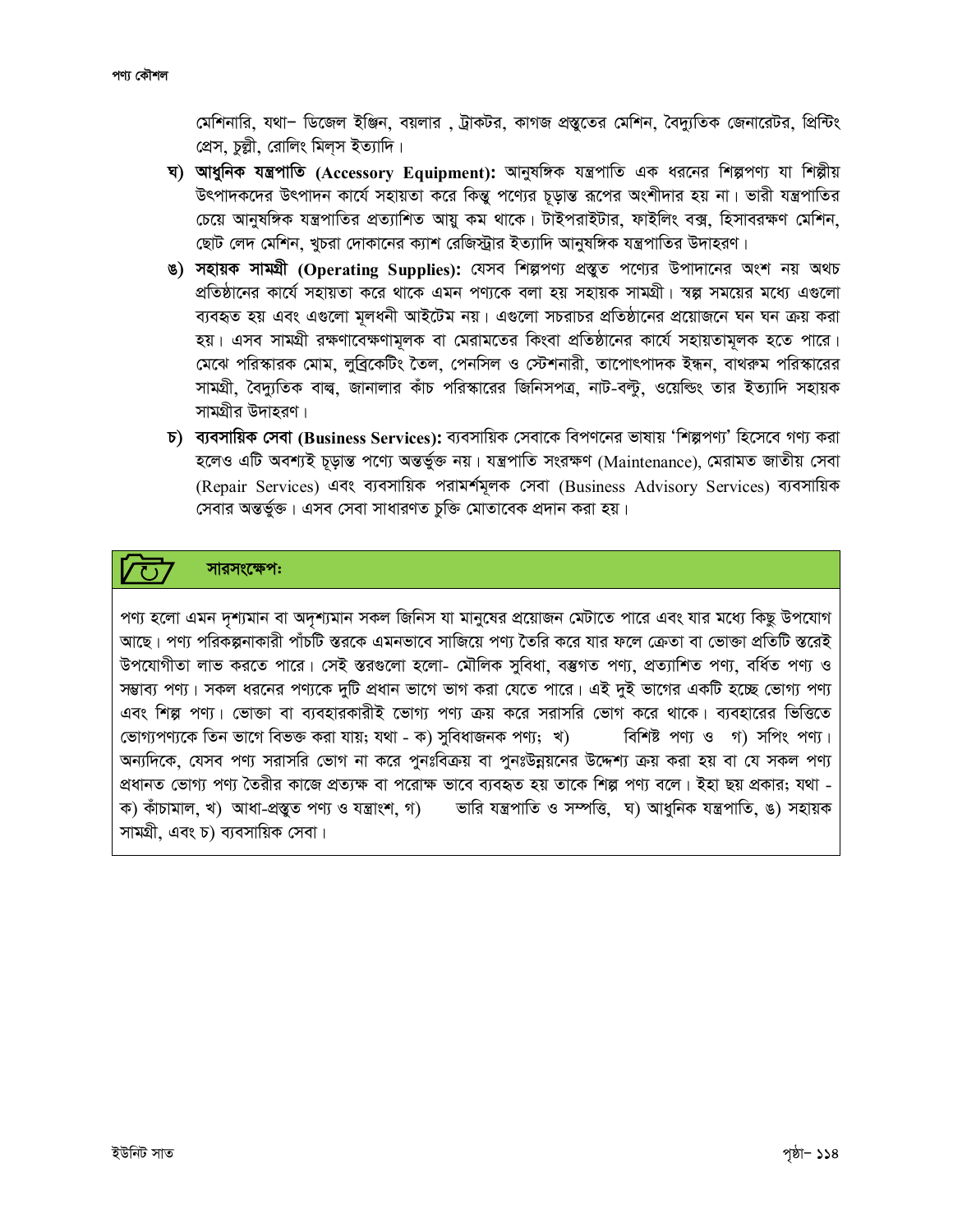

এ পাঠ শেষে আপনি-

পণ্য সিদ্ধান্তসমূহ ব্যাখ্যা করতে পারবেন ।

বিপণনকারীকে পণ্য উন্নয়ন ও বিপণনের কার্যক্রম গ্রহণ করার জন্যে একক পণ্য ও সেবা সম্পর্কে বেশ কিছু গুরুত্বপূর্ণ সিদ্ধান্ত নিতে হয়। তা চিত্র নং ৭.৩ এ দেখানো হলো-



# পণ্য বিশেষণসমহ

#### **Product Attributes**

পণ্য ও সেবা উন্নয়নের ক্ষেত্রে কী কী সুবিধা ক্রেতাদের প্রদান করা হবে, তা নির্ধারণ করতে হবে এবং তাদেরকে সরবরাহ করতে হবে। সুবিধাগুলো নিম্নরূপ হতে পারে :

- ক) পণ্যমান (Product Quality): পণ্যমান হচ্ছে ক্রেতাদের গ্রহণযোগ্যতার অর্জন ও কর্মসম্পাদন প্রক্রিয়া। পণ্যমানের দুটি দিক আছে। যথা
	- i) মানস্তর (Quality level): বিপণনকারীকে পণ্যের মানস্তর প্রথমেই ঠিক করতে হবে। সর্বোচ্চ মানের পণ্য সব প্রতিষ্ঠান তৈরি করবে এমনটি নাও হতে পারে। কেননা, সর্বোচ্চ মানের পণ্য খুব কম ক্রেতাই চায় বা তাদের ক্রয়ক্ষমতার মধ্যে থাকে। তাই প্রতিষ্ঠানকে অভীষ্ট ক্রেতাদের প্রয়োজন মিটানো এবং প্রতিযোগী পণ্যের মানস্তরের সাথে সামঞ্জস্যপূর্ণ হবে এমন একটি মানস্তর নির্ধারণ করতে হবে। পণ্যের কার্যসম্পাদনের যোগ্যতাই হচ্ছে কাৰ্যকরী মান (Performance Ouality)।
	- ii) মানের ধারাবাহিকতা (Quality Consistency): পণ্যমানের আরেকটি দিক হচ্ছে মানের ধারাবাহিকতা। বিপণনকারীকে লক্ষ্য রাখতে হবে যেন পণ্যটি ত্রুটিমুক্ত এবং নির্দিষ্ট মানস্তর সম্পন্ন হয়। এটিই হচ্ছে উপযোগী মান (Conformance Quality)। ভোজাদের প্রত্যাশা পরণের জন্য সব প্রতিষ্ঠানের উচ্চস্তরের উপযোগী মান ধরে রাখার চেষ্টা করার প্রয়োজন হয়।
- খ) পণ্য বৈশিষ্ট্য (Product Features): প্রতিষ্ঠান যখন বিভিন্ন বৈশিষ্ট্য যোগ করে তার পণ্যকে প্রতিযোগী পণ্য থেকে পৃথকভাবে উপস্থাপন করে তখন তাকে পণ্য বৈশিষ্ট্য বলে। এক্ষেত্রে পণ্যের ডিজাইন, স্থায়িতু, পরিবেশ উপযোগীতা, সহজ ব্যবহার, বাড়তি সুবিধা ইত্যাদি বৈশিষ্ট্যযুক্ত করা যেতে পারে। প্রতিষ্ঠান প্রতিনিয়ত নতুন ডিজাইন ও বৈশিষ্ট্য সংযোজনের মাধ্যমে ক্রেতারে দৃষ্টি আকর্ষণ করে প্রতিযোগীতামূলক সুবিধা অর্জন করতে পারে।
- গ) পণ্য স্টাইল ও ডিজাইন (Product Style and Design): ভোক্তার সম্ভষ্টি বৃদ্ধি ও প্রতিযোগীতামূলক সুবিধা অৰ্জনের আরেকটি উপায় হচ্ছে পণ্য স্টাইল ও ডিজাইন প্রবর্তন করা। স্টাইল অপেক্ষা ডিজাইন ব্যাপক অর্থ বহন করে। পণ্যের বাহ্যিক রূপকে স্টাইল বলে। যদিও ভোক্তার দৃষ্টি আকর্ষণের জন্য স্টাইল কার্যকরী। কিন্তু স্টাইল দিয়ে ভোক্তা পণ্য থেকে কোনোপ্রকার বাড়তি সুবিধা পায় না। অন্যদিকে পণ্য ডিজাইন পণ্যের ভিতরের বিষয়। যথার্থ ডিজাইন হলে বিপণনকারীর পক্ষে পণ্য সাশ্রয়ীভাবে প্রস্তুত করা সম্ভব হয়।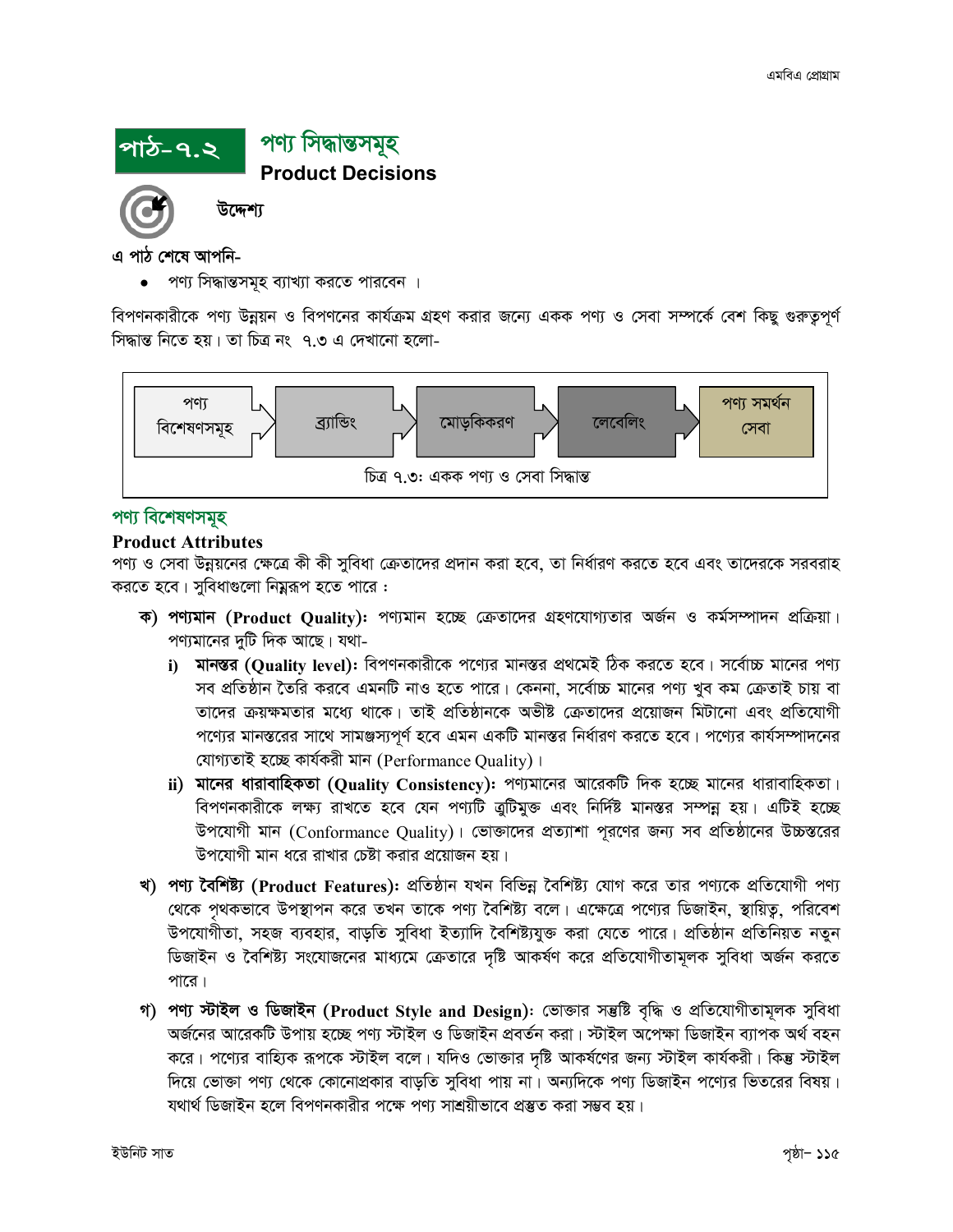# <u>ৰ্য্যান্ডিং</u>

#### **Branding**

*ব্র্যা*ভিং হলো পণ্য কৌশলের অন্যতম গুরুতুপূর্ণ বিষয়। এটি পণ্যকে চিহ্নিত করার জন্য ব্যবহৃত হয়। একটি পণ্যকে অন্য কোনো পণ্য থেকে আলাদা করার জন্য সংকেত, চিহ্ন, নাম, প্রতীক। ডিজাইন, বা অন্য কোনো বৈশিষ্ট্য ব্যবহার করার সাথে সম্পূক্ত সকল কার্যক্রমকে ব্র্যান্ডিং (Branding) বলে। পণ্য কৌশলের অন্যতম গুরুতুপূর্ণ বিষয় হলো ব্র্যান্ডিং। কাজেই অনেক কোম্পানি নিজেরা পণ্য উৎপাদন করলেও ব্র্যান্ড তৈরির দায়িত্ব অন্যের উপর দেওয়াকে সহজ ও ব্যয়বহুল মনে করে। ব্র্যান্ডিং হচ্ছে পণ্যকে আলাদা করার জন্য নাম, টার্ম, প্রতীক, নকশা, প্রসার ঘটানো বা এসবের সংমিশ্রণ ইত্যাদি কার্যক্রম যা কোনো প্রতিযোগী পণ্য থেকে আলাদা করে। ব্র্যান্ডিং বিপণনকারীর দক্ষ ও সজনশীল কাজ। ব্র্যান্ডিং  $r$ পণ্যের ভ্যালু বৃদ্ধি এবং স্বাতন্ত্রতা চিহ্নিত করে। ফলে, অনুগত ক্রেতা শ্রেণি সৃষ্টি হয়।

### *‡gvoKxKiY*

#### **Packaging**

*(কা*নো কোনো পণ্য এমনভাবে তৈরি করা হয় যে, এর উপরে আলাদা বাহ্যিক আবরণ দেওয়া হলে নষ্ট হয়ে যেতে পারে, কিংবা স্বাদের তারতম্য ঘটতে পারে। আবার, কোনো কোনো পণ্যকে বিপণনের সুবিধার জন্য কাপড়, কাগজ, টিনের পাত *বা কৌটা, পলিথিন পেপার ইত্যাদি জিনিস দি*য়ে আবৃত করা হয়। পণ্যের এই আবরণ মোড়ক (Package) নামে পরিচিত। পণ্যের গায়ে মোড়ক লাগানোকেই মোড়কিকরণ বলা হয়। মোড়ক পণ্যকে অধিকতর নিরাপদ কিংবা সহজতর বহনযোগ্য *ক*রে তোলে। মোড়ক থাকলে পণ্য বহুদিন ধরেব্যবহার করা সম্ভব হয়। ব্র্যান্ড নামের মতো আকর্ষণীয় মোড়ক পণ্যের প্রতি  $\tau$ ক্রতার মনোভাবকে প্রভাবিত করে। ফলে ক্রেতার ক্রয় সিদ্ধান্তও প্রভাবিত হয়। পণ্য তিন পর্যায়ে প্যাকেজিং করা যেতে পারে, যেমন-

- *ক*) প্রাথমিক মোড়ক (Primary Package): পণ্যকে ধরে রাখার জন্য প্রথম অবস্থায় যে ধারক ব্যবহৃত হয়, তাকে <u>প্ৰাথমিক প্যাকেজ বলে।</u>
- খ) মাধ্যমিক মোড়ক (Secondary Package): কাগজের তৈরি আবরণ যা দ্বিতীয় পর্যায়ে ব্যবহৃত হয় এবং অনেক *†ÿ‡ÎB GwU cY¨ e¨env‡ii mgq †d‡j †`Iqv nq, Zv‡K gva¨wgK c¨v‡KR e‡j|*
- *শ*) শিপিং মোড়ক (Shipping Package): পণ্য সংরক্ষণ, পরিবহন, শনাক্তকরণের জন্য তৃতীয় পর্যায়ে ব্যবহৃত ক্মাবরণকে শিপিং প্যাকেজ বলে।

# *লে*বেলিং

#### **Labeling**

*লেবেলিং হচ্ছে প্যাকেজিং-এর অংশ- যাতে পণ্য, বিক্রেতা বা উৎপাদনকারী সংক্রান্ত বিভিন্ন ধরনের তথ্য থাকে। এটি ছোট চি*রকূট থেকে আরম্ভ করে জটিল গ্রাফিক্স পর্যন্ত হতে পারে। লেবেলিং-এর তিনটি দিক রয়েছে। যথা- (ক)শনাক্তকরণ *(Identifying): লেবেল পণ্য বা ব্র্যান্ডকে* শনাক্ত করতে সহায়তা করে; (খ) বর্ণনাকরণ (Describing): পণ্যের *প্র*স্থুতকারকের নাম, প্রস্থুত স্থান, তারিখ, পণ্যের উপাদান, ব্যবহারবিধি ইত্যাদি বিষয় লেবেলে সংযুক্ত থাকে এবং (গ) *প্র*সার (Promoting): আকর্ষণীয় লেবেল পণ্য বা সেবার প্রসারে সহায়তা করে।

### *প*ণ্য সহায়ক সেবা

#### **Product Support Services**

পণ্য কৌশলের আরেকটি দিক হচ্ছে ক্রেতা সেবা। এ পর্যায়ে পণ্য সমর্থন সেবার মধ্যে সংস্থাপন, বিক্রয়োত্তর সেবা,ওয়ারেন্টি, বাসায় সরবরাহ, কিস্তিতে বা বাকিতে পণ্য বিক্রয় ইত্যাদি উল্লেখযোগ্য। বর্তমানে এসব সেবাকে অনেক  $\alpha$ তিষ্ঠান প্রতিযোগীতামূলক সুবিধা অর্জনের হাতিয়ার হিসেবে ব্যবহার করছে।

### সারসংক্ষেপ:

*বিপ*ণনকারীকে পণ্য উন্নয়ন ও বিপণনের কার্যক্রম গ্রহণ করার জন্যে একক পণ্য ও সেবা সম্পর্কে বেশ কিছু গুরুতুপূর্ণ  $\widehat{P}$ দ্ধান্ত বিয়া এই সিদ্ধান্তসমূহ হলো - পণ্য বিশেষণসমূহ, ব্ৰ্যান্ডিং, লেবেলিং, ও পণ্য সহায়ক সেবা।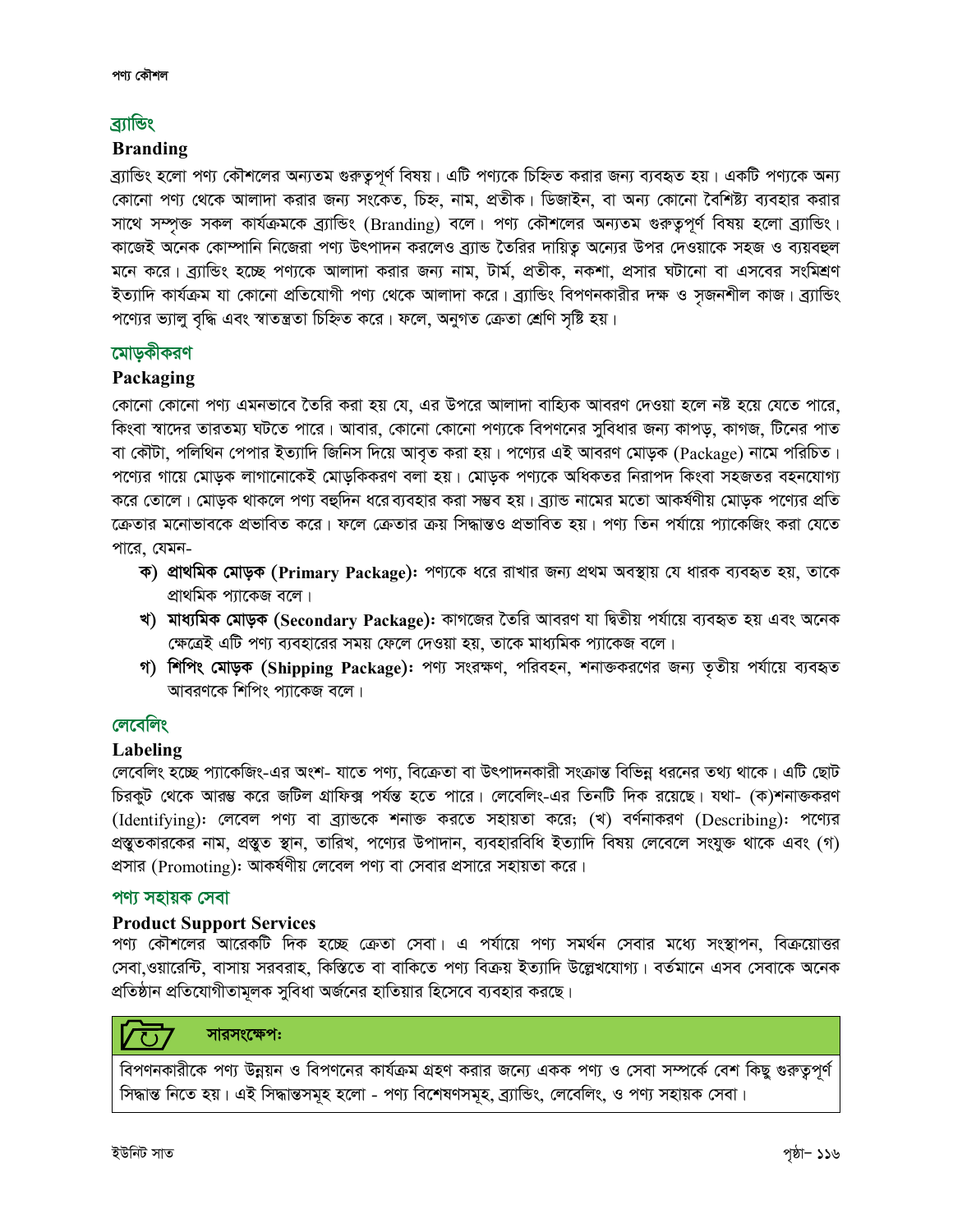# পণ্য মিশ্ৰণ ও সারি সিদ্ধান্তসমূহ **Product Line and Mix Decisions**



উদ্দেশ্য

এ পাঠ শেষে আপনি-

পাঠ-৭.৩

- পণ্য সারি ও পণ্য মিশ্রণ কী তা বলতে পারবেন:?
- পণ্য মিশ্রণের উপাদানসমূহ বর্ণনা করতে পারবেন; এবং
- পণ্য সারি সিদ্ধান্তসমূহ ব্যাখ্যা করতে পারবেন।

কোনো প্রতিষ্ঠানই একক পণ্য বা সেবা নিয়ে ব্যবসায় কার্যক্রম পরিচালনা করে না। প্রতিষ্ঠান যেহেতু বহুবিধ পণ্য বা সেবা নিয়ে কাজ করে তাই পণ্য মিশ্রণ ও সারি নিয়ে বিপণনকারীকে কাজ করতে হয়। শুধু তাই নয়, বিপণনকারীকে পণ্য ব্যবস্থাপনা ও পণ্য সম্পর্কিত কৌশল গ্রহণ করার জন্য পণ্য মিশ্রণ ও পণ্য সারি সম্পর্কে বিভিন্ন সিদ্ধান্ত গ্রহণ করতে হয়।

# পণা সারি ও পণা মিশ্রণ কী?

#### **What is Product Line and Product Mix?**

কোনো প্রতিষ্ঠান পরস্পর সম্পর্কযুক্ত যেসব পণ্য বাজারে নিয়ে আসে সেসব পণ্যকে সামগ্রিকভাবে পণ্য সারি বলে। পণ্য সারি সিদ্ধান্তের ক্ষেত্রে প্রত্যেকটি পণ্য সারির জন্য একটি করে বিপণন কৌশল প্রয়োজন হয়। একই সারির পণ্যগুলো একই ধরণের কাজে ব্যবহার করা হয়। এই পণ্যগুলো সমগোত্রীয় ও সমগুণের হয়ে থাকে। অন্যদিকে, পণ্য মিশ্রণ হচ্ছে প্রতিষ্ঠানের পণ্যসারির সমন্বিত ও সামগ্রিক রূপ। অর্থাৎ কোনো প্রতিষ্ঠান যত পণ্যসামগ্রী উৎপাদন করে বা কোনো বিক্রেতা যেসব দ্রব্য বিক্রয় করে তাদের সবগুলোকে একত্রে পণ্য মিশ্রণ বলে। সকল পণ্যসারির আওতাভুক্ত সকল পণ্য নিয়ে গঠিত হয় পণ্য মিশ্ৰন।

# পণ্য মিশ্রণের উপাদানসমূহ

### **Product Mix Elements**

প্রতিষ্ঠানের পণ্য মিশ্রণের উপাদানসমূহ নিচের একটি উদাহরণ চিত্র ৭.৪ দিয়ে দেখানো হলো-

|          | <b>Detergents</b> | <b>Toothpast</b> | <b>Soap</b>            | <b>Shampoo</b> |
|----------|-------------------|------------------|------------------------|----------------|
| Unilever | <b>Biotex</b>     | Close-Up         | Dove                   | Clear          |
|          | Breeze            | Mentadent        | Lux                    | Clinic         |
|          | Minerva           | Pepsodent        | Lifebouy               | Linic          |
|          | Natural           |                  | Citra                  | Organics       |
|          | Omo               |                  | Good Morning           | Sunsilk        |
|          | Quix              |                  | Pears Transparent Soap | TRESemmé       |
|          | Rin               |                  | Vinólia                | Thermasilk     |
|          | Viso              |                  |                        | Vibrance       |
|          | Wheel             |                  |                        |                |

চিত্র ৭.৪: ইউনিলিভার-এর পণ্য মিশ্রন (উৎস: https://www.unilever.com/brands/)

১. পণ্য মিশ্রণের প্রস্থ (Product Mix Width): কোনো প্রতিষ্ঠানের মোট পণ্যসারির সংখ্যাকে পণ্য মিশ্রণের প্রস্থ বলে। যেমন- ইউনিলিভার -এর চারটি পণ্য মিশ্রণের প্রস্ত রয়েছে যা তালিকা ৭.৪ এ দেখানো হয়েছে।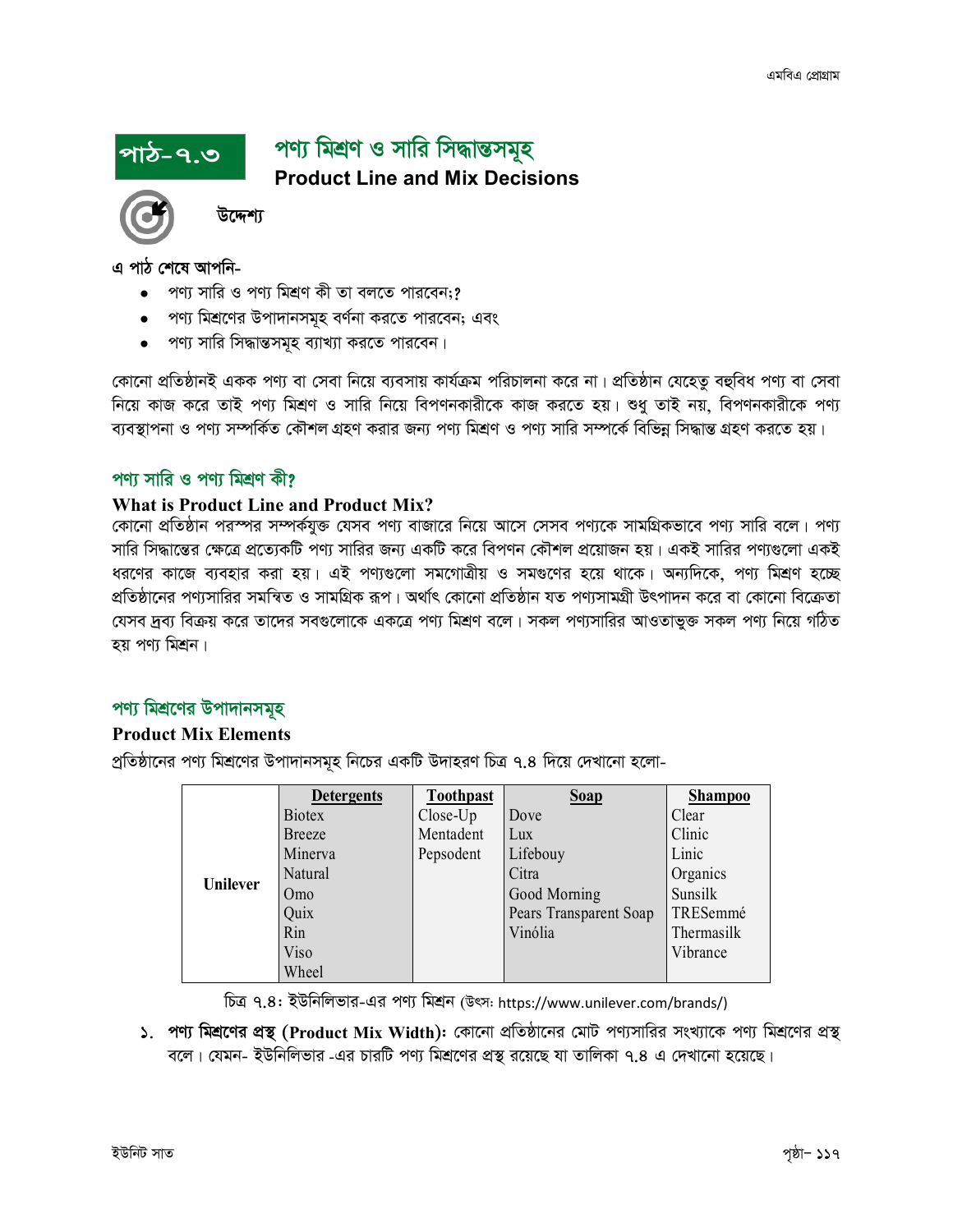- ২. পণ্য মিশ্রণের দৈর্ঘ্য (Product Mix Length): কোনো প্রতিষ্ঠানের যতগুলো পণ্যসারি মিলিয়ে মোট যতগুলো একক পণ্য বিপণন করে তার মোট সংখ্যাকে পণ্য মিশ্রণের দৈর্ঘ্য বলে। যেমন- ইউনিলিভার কোম্পানি নয় ধরনের ডিটারজেন্ট, তিন ধরনের টুথপেস্ট, সাত ধরনের সাবান ও আট ধরনের শ্যাম্পু পণ্য বিপণন করে।  $4$ ক্ষেত্রে, ইউনিলিভার -এর পণ্য মিশ্রণের দৈর্ঘ্য = ৯ + ৩ + ৭ + ৮ = ২৭, যা উপরের ৭.৪ নং তালিকায় উপস্থাপন করা *হ*য়েছে।
- ৩. পণ্য **মিশ্রণের গভীরতা (Product Mix Depth)**: কোনো প্রতিষ্ঠানের পণ্যসারির প্রত্যেকটি পণ্যের সংস্করণ ও প্রকারভেদকে পণ্য মিশ্রণের গভীরতা বলে। যেমন-ইউনিলিভা কোম্পানি ৪ ধরনের Lifebuoy এবং ৪ ধরনের  $_{\rm Lux}$  সাবান বিপণন করে। এক্ষেত্রে প্রতিষ্ঠানের পণ্য মিশ্রণের গভীরতা হচ্ছে ৪ x ২ = ৮।
- *8. প*ণ্য মিশ্রণের সামঞ্জস্যতা (Product Mix Consistency): কোনো প্রতিষ্ঠানের পণ্যসারিগুলোর মধ্যে ব্যবহার, উৎপাদনের উপকরণ, বণ্টন প্রণালি এবং অন্যান্য দিক থেকে মিলের মাত্রাকে পণ্য মিশ্রণের সামঞ্জস্যতা বলে। *বি*ভিন্ন পণ্যসারির মধ্যে প্রান্তিক ব্যবহার, উৎপাদনের উপকরণ, বণ্টন প্রণালি বা অন্য কোনোভাবে এগুলো বিষয় পণ্যসারির সাথে গভীরভাবে সম্পর্কিত হলে, তাকে পণ্য মিশ্রণের সামঞ্জস্যতা বলে। যেমন-ইউনিলিভার এর একই বণ্টন প্রণালির মাধ্যমে ভোগ্যপণ্য বিপণন করছে। ফলে প্রতিষ্ঠানটির পণ্য মিশ্রণের সামঞ্জস্যতা রয়েছে।

### *প*ণ্য সারি সিদ্ধান্তসমূহ

#### **Product Line Decisions**

*নিচে প*ণ্য সারি উন্নয়নে প্রতিষ্ঠান কর্তৃক গৃহীত সিদ্ধান্ত এবং তা বাস্তবায়নের জন্য প্রযোজ্য বিষয় সম্পর্কে আলোচনা করা *n‡jv:*

- $\lambda$ . পণ্য সারি বিশ্লেষণ (Product Line Analysis): প্রতিযোগীতা মূলক বাজারে টিকে থাকার জন্য বিপণনকারীকে অন্যান্য বিষয়ের সাথে সাথে পণ্য সারির বিভিন্ন দিকসমূহ বিচারবিশ্লেষণ করে সঠিক সিদ্ধান্ত গ্রহণ করতে হয়। *বিপ*ণনকারীকে পণ্য সারির নিম্নোক্ত তথ্যসমূহ জানতে হয় :
	- *ক*) পণ্য সারির বিক্রয় ও মুনাফা (Sales and Profit of Product Line): প্রতিষ্ঠানের প্রত্যেকটি পণ্য সারিতে *†hme AvB‡Ug AšÍf©y³ \_v‡K, †h¸‡jvi cÖ‡Z¨KwU cÖwZôv‡bi †gvU weµq I †gvU gybvdvi kZKiv nv‡i*  কতটুক অংশীদার তা জানা বিপণনকারীর জন্য একান্ত অপরিহার্য।
	- খ) পণ্য সারির বাজার প্রতিযোগীতা (Market Competition of Product Line): একটি বাজারে *প্র*তিযোগীদের পণ্য সারির সাথে নিজস্ব প্রতিষ্ঠানের পণ্য সারির কতটুকু মিল রয়েছে তার একটি তুলনামূলক *বি*শ্লেষণ করে দেখা বিপণনকারীর দায়িত্ব। বিপণনকারী নিজের প্রতিষ্ঠানের পণ্য সারিসমূহের একটি তালিকা ৈতরি করে এর সাথে অন্যান্য প্রতিযোগী প্রতিষ্ঠানের পণ্য সারিগুলোর তুলনা করবে। যদি তিনি তুলনাকালে *†Kvbiƒc Miwgj †`L‡Z cvb, Z‡e mv‡\_ mv‡\_ †m¸‡jv wPwýZ K‡i cÖ‡qvRbxq e¨e¯'v MÖnY Ki‡eb, মাতে প্ৰতি*যোগীতা মোকাবিলা করা সম্ভব হয়।
- **২. পণ্য সারির দৈর্ঘ্য সংক্রান্ত সিদ্ধান্ত (Product Line Length related Decision): বিপণনকারীকে পণ্য সারির** কাম্য দৈৰ্ঘ্য (Optimal lenght) নিয়ে সিদ্ধান্ত নিতে হয়। কেননা পণ্য সারিতে কয়টি আইটেম রাখা সবচেয়ে *jvfRbK ev Kvg¨ Zv wba©viY Kiv Acwinvh©| cY¨ mvwi msµvšÍ Bm¨ywU cÖwZôv‡bi jÿ¨ Øviv cÖfvweZ nq| (*যসব কোম্পানি সম্ভাব্য সৰ্বোচ্চ সংখ্যক পণ্য সারি বিশিষ্ট প্রতিষ্ঠান হিসেবে আত্মপ্রকাশ করতে চায় কিংবা অধিক *বা*জার দখল করতে ইচ্ছুক দু-একটি আইটেম যদি মুনাফা অর্জন করতে ব্যর্থ হয়, তাহলে এসব কোম্পানি তেমন কিছু মনে করবেনা। তবে যারা অধিকতর মুনাফার প্রত্যাশী তারা স্বল্পতর দৈর্ঘ্যে পণ্য সারির পক্ষপাতি হবে। একটি প্রতিষ্ঠান দুভাবে পণ্যসারির দৈর্ঘ্য সম্প্রসারণ করতে পারে। যথা- (ক) পণ্য সারি দীর্ঘায়িত করে এবং (খ) পণ্য। সারির অভ্যন্তরে পণ্য সংযোজন করে। নিচে পণ্য সারির দৈর্ঘ্য সম্প্রসারণের পদ্ধতি দুটি আলোচনা করা হলো: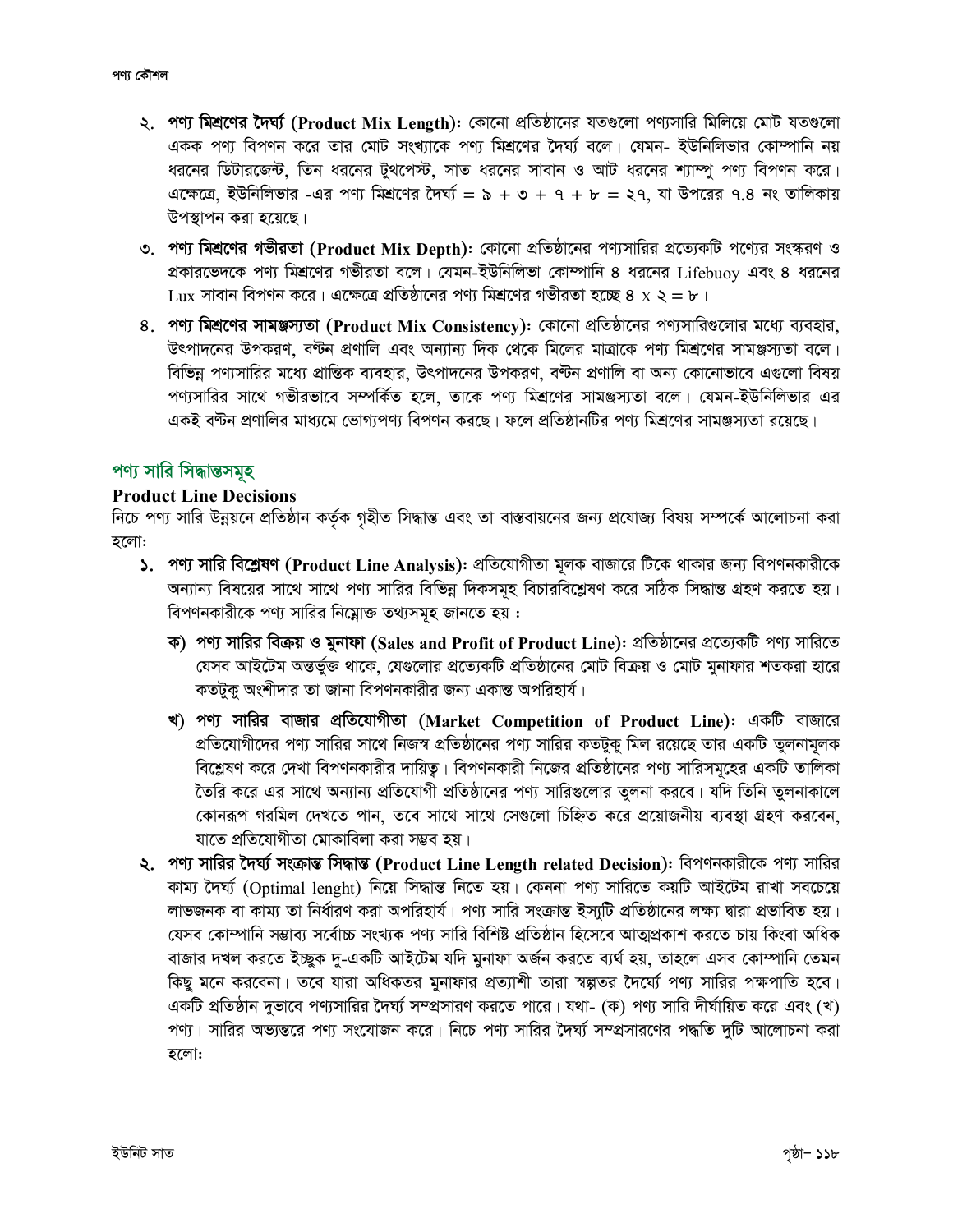- ক) সারি দীর্ঘায়িতকরণ সিদ্ধান্ত (Line StretchingDdecision): পণ্য সারি বর্তমান পণ্য রেঞ্জের বাইরে সম্প্রসারিত করা হলে তাকে সারি বা লাইন দীর্ঘায়িতকরণ বলে। কোম্পানি পণ্য সারি তিনভাবে দীর্ঘায়িত করতে পারে। যথা- (১) নিম্নমুখী দীর্ঘায়িতকরণ; (২) ঊর্ধ্বমুখী দীর্ঘায়িতকরণ এবং (৩) উভয়মুখী প্রসারণ। নিচে সারি দীর্ঘায়িতকরণের উপায়গুলো বর্ণিত হলো:
	- নিম্নমুখী দীৰ্ঘায়িতকরণ (Downward Stretch) : অনেক প্রতিষ্ঠান শুরুতেই বাজারে বিরাজমান পণ্য  $(i)$ মূল্যের উচ্চ সীমাকে বিবেচনায় রেখে উৎপাদন আরম্ভ করে। অন্যভাবে বলা যায়, প্রথমেই উচ্চমূল্যের পণ্য উৎপাদনে হাত দেয়। পরে পর্যায়ক্রমে নিয়ুমানের পণ্য উৎপাদন শুরু করে। নিয়ুমূল্যের পণ্য উৎপাদনে বিনিয়োজিত হওয়াকেই পণ্য সারির নিম্নমুখী দীর্ঘায়িতকরণ বলে।
	- উৰ্ধ্বমুখী দীৰ্ঘায়িতকরণ (Upward Stretch): কোনো কোম্পানি প্রথমে অল্প মূল্যবিশিষ্ট পণ্য  $(ii)$ উৎপাদনে হাত দিয়েপরে পর্যায়ক্রমে বাজারের চাহিদার সাথে তাল মিলিয়ে উচ্চমূল্যবিশিষ্ট পণ্য উৎপাদন শুরু করলে তা পণ্যসাবিন ঊর্ধ্বমুখী দীর্ঘায়িতকরণ নামে পরিচিত হয়। সাধারণত, অনেক কোম্পানি বাজারের বৃহদাংশ দখল করার উদ্দেশে প্রথমে কমমূল্যের পণ্য উৎপাদন শুরু করে। উদ্দেশ্য অর্জনের পর ধীরে ধীরে অধিক মল্যবিশিষ্ট পণ্য উৎপাদনে হাত দেয়। এভাবেই পণ্যসারি দীর্ঘায়িত হয়।
	- $(iii)$  উভয়মুখী প্রসারণ (Two-way Stretch): যখন বাজারের মধ্যবর্তী স্থানে অবস্থান করে কোনো কোম্পানি পণ্যসারির নিয়ুমুখী বা ঊর্ধ্বমুখী প্রসারণ তথা উভয়প্রান্তের দিকে সিদ্ধান্ত গ্রহণ করে, তখন তাকে উভয়মুখী প্ৰসারণ বলে।
- খ) পণ্যসারির অভ্যন্তরে পণ্য সংযোজন (Filling the Product Line): পণ্যসারির বর্তমান রেঞ্জের মধ্যে অধিকসংখ্যায় আইটেম অন্তর্ভুক্ত করে পণ্যসারি দীর্ঘায়িত করলে, তাকে পণ্য সংযোজন বলে। বর্ধিত মুনা অর্জন, বাঙতি উৎপাদন ব্যবস্থার পূর্ণ ব্যবহার, সম্ভাব্য সর্বপ্রকার পণ্যসারিবিশিষ্ট কোম্পানি হিসেবে আত্মপ্রকাশ করা চেষ্টা এবং প্রতিযোগীদেরকে হটিয়ে বাজার দখল করা ইত্যাদি উদ্দেশ্যে পণ্যসারির অভ্যন্তরে পণ্য সংযোগ করা হয়।
- ৩. পণ্যসারি আধুনিকীকরণ সংক্রান্ত সিদ্ধান্ত (Product Line Modernization Decision): প্রচলিত পদ্ধতি ব্যবহার করে পণ্য উৎপাদন করলে কোনো প্রতিষ্ঠানের পক্ষে প্রতিযোগীতায় টিকে থাকা সম্ভব নয়। তাই, পণ্যসারি যথার্থ হওয়া বিপণনকারীকে পণ্যসারি আধুনিকীকরণের বিষয়টি বিবেচনা করতে হয়। নিম্নলিখিত কৌশলগুলো অবলম্বন করে পণ্যসারি আধুনিকিকরণ করা যায়-
	- ক) খন্ড খন্ড নবায়ন করে আধুনিকীকরণ (Piece meal Mmodernization): এ কৌশলে পণ্যসারি আধুনিকীকরণ করা হয় ও পণ্যসারির খন্ড খন্ড অংশ নবায়ন করে। এই কৌশলের সুবিধা হলো- (i) নবায়নের পূর্বে কোম্পানির পক্ষে নতুন স্টাইলের প্রতি ক্রেতা ও ডিলারদের প্রতিক্রিয়া জানা যায় এবং (ii) নবায়ন কাজের জন্য কোম্পানির ক্যাশ প্রবাহে কোনোপ্রকার বিঘ্ন ঘটে না।
	- খ) **হঠাৎ আধুনিকীকরণ (Sudden Modernization)**: এ কৌশলের মাধ্যমে কোম্পানি পণ্যসারির সবগুলো পণ্য একত্রে নবায়নের ব্যবস্থা করে থাকে।
- ৪. পণ্যসারি বৈশিষ্ট্যকরণ সংক্রান্ত সিদ্ধান্ত (Product Line Featuring Decision): যখন বিপণনকারী এক বা একাধিক পণ্যের বৈশিষ্ট্য বিশেষভাবে আকর্ষণীয় করে ক্রেতাদের নিকট তুলে ধরে তখন, তাকে পণ্যসারির বৈশিষ্টকরণ বলে। এক্ষেত্রে বিপণনকারী প্রমোশনের মাধ্যমে নিয়ুপর্যায়ের পণ্যকে আকর্ষণীয় করে তোলার সিদ্ধান্ত গ্রহণ করেন। এতে ক্রেতারা পণ্যের প্রতি আকৃষ্ট হয়ে পণ্য ক্রয়ে উদ্বুদ্ধ হয়। পরবর্তীতে বিক্রয়কর্মীরা পণ্যসারির উচ্চ পর্যায়ের পণ্য বিক্রয়ের প্রচেষ্টা গ্রহণ করতে পারে।
- ৫. পণ্যসারি সীমিতকরণ (Product Line Pruning): কখনো কখনো প্রতিষ্ঠানের পণ্যসারির কিছু আইটেমের বিক্রয় হ্রাস পেতে পারে। এই অবস্থায় পণ্যসারির দুর্বল আইটেমগুলো চিহ্নিত করে প্রসারমূলক কার্যক্রম গ্রহণ করা হয়।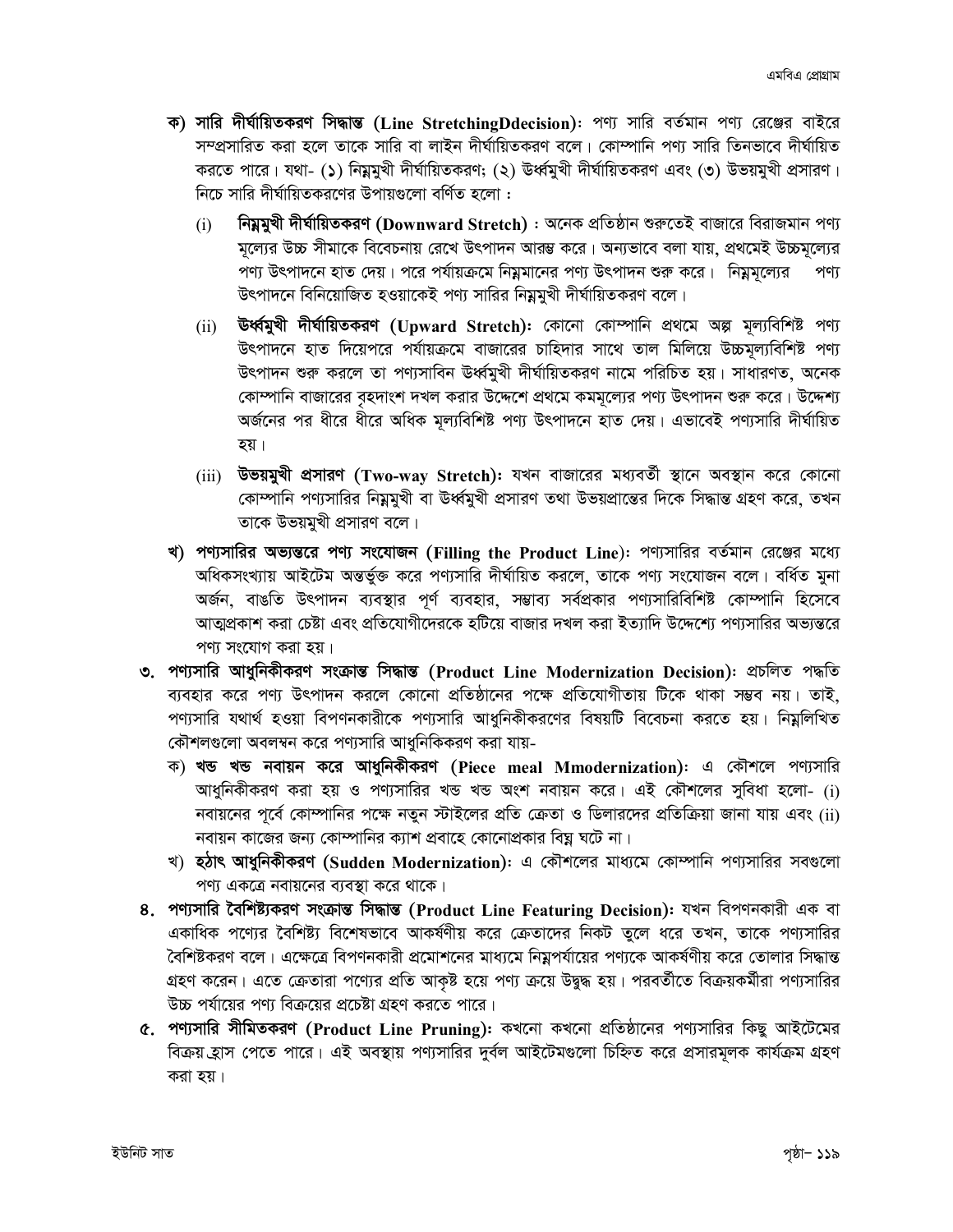সারসংক্ষেপ:  $\overline{C}$ 

কোনো প্রতিষ্ঠান পরস্পর সম্পর্কযুক্ত যেসব পণ্য বাজারে নিয়ে আসে সেসব পণ্যকে সামগ্রিকভাবে পণ্য সারি বলে। পণ্য মিশ্রণ হচ্ছে প্রতিষ্ঠানের পণ্যসারির সমন্বিত ও সামগ্রিক রূপ। পণ্য মিশ্রণের গুরুত্বপূর্ণ উপাদানগুলো হলো- পণ্য মিশ্রণের প্রস্থ, পণ্য মিশ্রণের দৈর্ঘ্য, পণ্য মিশ্রণের গভীরতা ও পণ্য মিশ্রণের সামঞ্জস্যতা। পণ্য সারি উন্নয়নে প্রতিষ্ঠান কর্তৃক গৃহীত সিদ্ধান্ত এবং তা বাস্তবায়নের জন্য প্রযোজ্য বিষয় হলো- পণ্য সারি বিশ্লেষণ, পণ্য সারির দৈর্ঘ্য সংক্রান্ত সিদ্ধান্ত, পণ্যসারি আধুনিকীকরণ সংক্রান্ত সিদ্ধান্ত, পণ্যসারি বৈশিষ্ট্যকরণ সংক্রান্ত সিদ্ধান্ত ও পণ্যসারি সীমিতকরণ।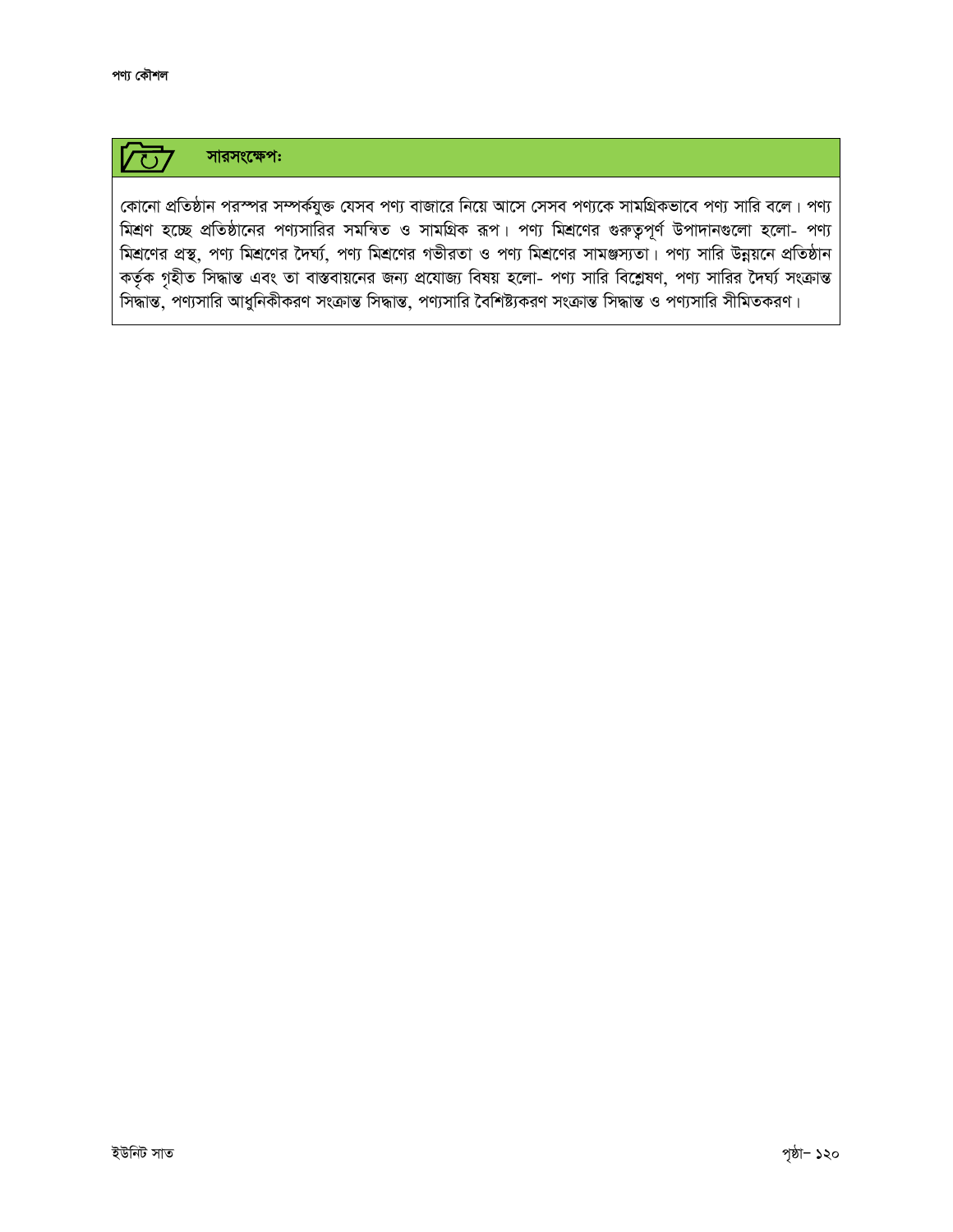# পণ্য জীবন চক্ৰ ও বিপণন কৌশলসমূহ

**Product Life Cycle and Marketing Strategies** 



উদ্দেশ্য

এ পাঠ শেষে আপনি-

পাঠ-৭.৪

- পণ্য জীবন চক্ৰ কী তা বলতে পারবেন;
- পণ্য জীবন চক্রের স্তরসমূহ ব্যাখ্যা করতে পারবেন; এবং
- পণ্য জীবন চক্রের বিভিন্ন স্তরে বিপণন কৌশলসমূহ বিস্তারিত আলোচনা করতে পারবেন।

# পণ্য জীবন চক্ৰ কী?

#### **What is Product Life Cycle?**

একটি নতুন পণ্য বাজারে ছাড়ার পরে প্রতিষ্ঠান স্বভাবতই আশা করে যে, পণ্যটির বিক্রয়ের পরিমাণ উত্তরোত্তর বৃদ্ধি পাবে এবং বহুদিন যাবত এটি বাজারে টিকে থাকবে। কোন পণ্যই চিরকাল একইভাবে বাজার দখল করে রাখতে পারে না-বিভিন্ন কারণে পণ্যের জীবনে উত্থানপতন ঘটে থাকে। বিপণনকারী এ ব্যাপারে সজাগ থাকেন যে, প্রত্যেক পণ্যেরই একটি জীবন-চক্র রয়েছে।একটি পণ্যের জীবদ্দশায় তাকে যেসব পর্যায় বা ধাপ অতিক্রম করতে হয় সেই পর্যায়গুলোকে পণ্যের জীবন-চক্র বলে। অর্থাৎ একটি পণ্যকে উৎপাদনের পর থেকে আরম্ভ করে সম্পূর্ণ বিলীন হয়ে যাওয়া পর্যন্ত যেসব পর্যায়ের মধ্য দিয়ে ধাপে ধাপে অগ্রসর হয়ে যেতে হয় তাকে বলা হয় পণ্যের জীবন-চক্র। এখানে পণ্যের জীবনচক্রের কয়েকটি সংজ্ঞা দেওয়া হলো:

#### পণ্য জীবন চক্রের স্তরসমূহ

#### **Stages of Product Life Cycle**

নিম্নে একটি পণ্যের জীবনচক্র চিত্র ৭.৫ এ দেখানো হলো ও বিস্তারিত আলোচনা নিম্নরূপ-

- ১. পণ্য প্রবর্তন (Introduction): প্রথম পর্যায়ে নতুনপণ্য বাজারে ছাড়া হয় এবং একে সম্ভাব্য গ্রাহকদের নিকট পরিচিত করানোর জন্য প্রচারমূলক কার্য চালানো হয়। এ পর্যায়ে বিক্রয়ের পরিমাণ তেমন বেশি হয় না এবং প্রায় ক্ষেত্রে মুনাফাও অর্জিত হয় অতি সামান্য। আবার অনেক ক্ষেত্রে মুনাফা একেবারেই হয় না। পণ্য প্রবর্তনজনিত বহুল খরচ এবং গ্রাহকের সংখ্যার অপ্রতুলতা মুনাফা না হওয়ার প্রধান কারণ। ভবিষ্যতে মুনাফার আশায় এ পর্যায়ে পণ্যের পেছনে প্রচুর বিনিয়োগ করা হয়।
- ২. প্রবৃদ্ধি (Growth): পণ্যের জীবনচক্রের দ্বিতীয় পর্যায়ে পণ্যের বিক্রয় বাড়ে, ক্রেতাদের মধ্যে পণ্যের কদর বৃদ্ধি পায়; ফলে মুনাফার পরিমাণও বাড়তে থাকে। ৭.৪ নং চিত্রের প্রতি লক্ষ্য করলে দেখা যাবে, প্রবৃদ্ধির পর্যায়ে বিক্রয়ের পরিমাণ দ্রুত গতিতে বৃদ্ধি পাচ্ছে এবং সেই গতিতে সর্বোচ্চ পর্যায়ে পৌছায়। পণ্যের চলমান জীবনের এ পর্যায়ে প্রতিযোগীরা উন্নতমানের কিংবা কম ব্যয়ের পণ্য নিয়ে বাজারে প্রবেশ করতে থাকে। কোম্পানির জন্য সর্বোচ্চ মুনাফার এটাই সময়, তবে প্রতিযোগীতা বৃদ্ধির কারণে এটা মুনাফার অধোগতি শুরুরও সময়।



চিত্র ৭.৫: পণ্যের জীবন চক্র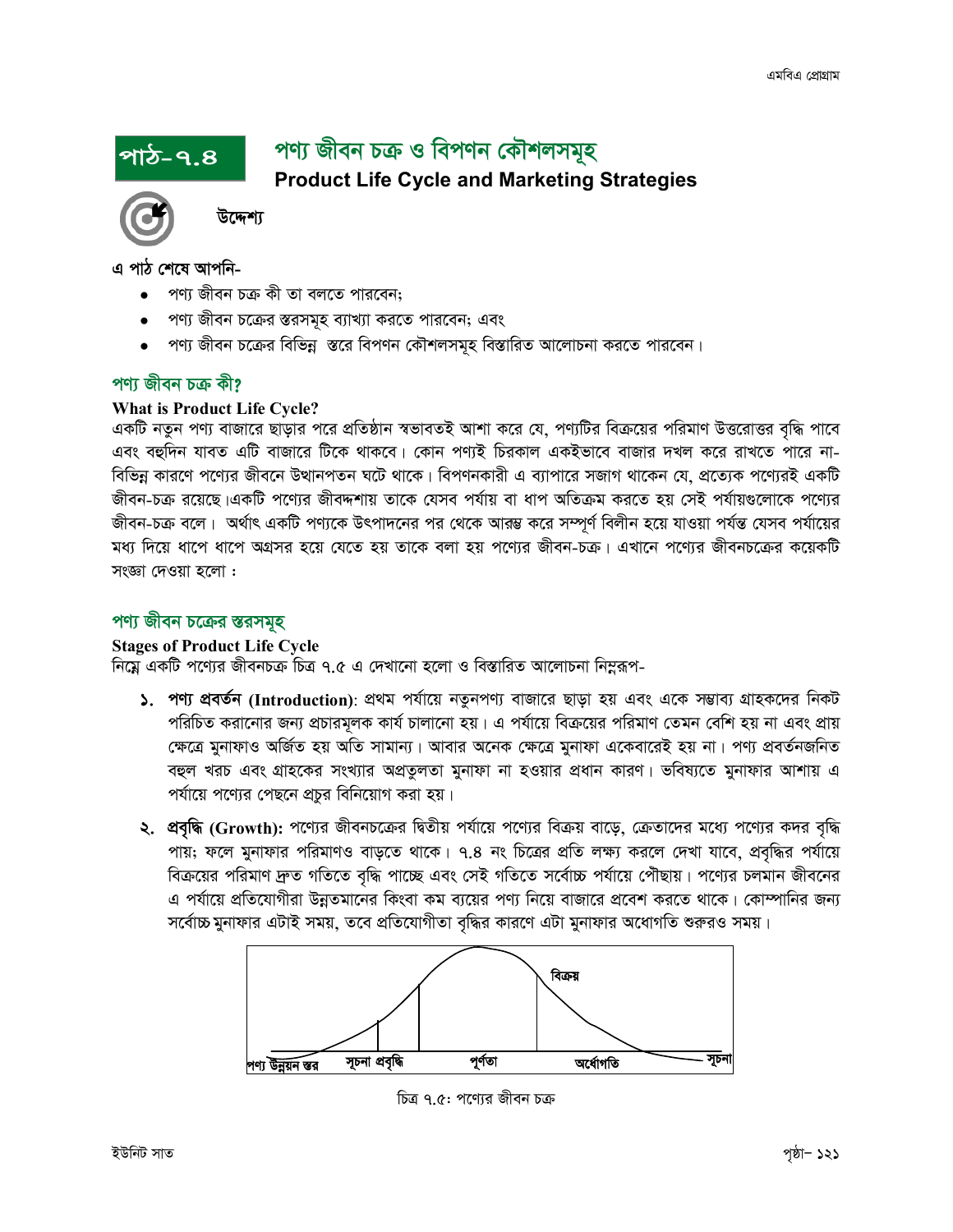- ৩. পূর্ণতাপ্রাপ্তি (Maturity): এ পর্যায়ে প্রতিযোগীতা তীব্র থেকে তীব্রতর হতে থাকে। ফলে বিক্রয়ের পরিমাণ সর্বোচ্চ পর্যায়ে পৌঁছেই আবার নিম্নমুখী হতে থাকে এবং তার সাথে মুনাফা রেখাও নিম্নগামী হয়। এ পর্যায়ে প্রতিযোগীর সংখ্যা শুধু বাড়তেই থাকে না, অনেক প্রতিযোগী বাজার দখল করার উদ্দেশ্যে মূল্য হ্রাসের প্রতিযোগীতায়ও নেমে পড়ে।
- ৪. অধোগতি (Decline): পণ্যের জীবন-চক্রের এটি শেষ ধাপ। বিক্রয়ের পরিমাণ আরও হ্রাস পেতে থাকে। ফলে শেষ পর্যন্ত মুনাফা অর্জন করা আর সম্ভব হয়ে ওঠে না। যদি পণ্যটিকে টিকিয়ে রাখার জন্য বাস্তব অবস্থার প্রেক্ষাপটে কার্যকর কোন পদক্ষেপ নেয়া না হয়, তাহলে পণ্যটির সমাপ্তি ঘটে।

# পণ্য জীবন চক্রের বিভিন্ন স্তরে বিপণন কৌশলসমূহ

#### **Marketing Strategies in Different Stages of Product Life Cycle**

১. প্ৰবৰ্তন পৰ্যায়ে বিপণন কৌশল (Marketing Strategy in Introduction Stage): যখন কোনো নতুন পণ্য সর্বপ্রথম বাজারে বিক্রয়ের জন্য ছাড়া হয় তখনই শুরু হয় প্রবর্তন। এ পর্যায়ে ব্যবস্থাপনা কর্তৃপক্ষ প্রত্যেকটি বিপণন চলককে (যেমন- পণ্যমূল্য, পণ্যের প্রসার, বণ্টন ও পণ্যগুণ ইত্যাদি) উচ্চ অথবা নিম্ন স্তরে নির্ধারণ করতে পারে। শুধু মূল্য ও বিক্রয় প্রসারকে বিবেচনা করে, বিপণনকারী নিম্নে আলোচিত চারটি কৌশলের যে কোনোটি ব্যবহার করতে পারে-



- ্দ্রুত স্কিমিং কৌশল (Rapid Skimming Strategy): এ ক্ষেত্রে উচ্চ মূল্যে পণ্য বাজারে ছাড়া হয় এবং পণ্যটিকে জনসাধারণের গোচরে আনয়ন করে তাদের পৃষ্ঠপোষকতা লাভের জন্য বহুল প্রচারের ব্যবস্থা করা। বিপণন প্রসারের পেছনে প্রচুর টাকা ব্যয় করে বাজারে পণ্যের সুনাম সৃষ্টির প্রচেষ্টা চালানো হয়। সব ক্ষেত্রে এ কৌশল সুফল দেয় না।
- মন্থর স্কিমিং কৌশল (Slow Skimming Strategy) ::এ ক্ষেত্রে উচ্চ মূল্যে পণ্য বাজারে ছাড়া হয়; কিন্তু প্রচার কার্য ধীরে ধীরে চালানো হয়। বিপণন খরচ কমানোর উদ্দেশ্যে প্রচারকার্যের ওপর বেশি জোর দেওয়া হয় না। যথাসম্ভব বেশি মুনাফা লাভের উদ্দেশ্যে এ কৌশল গ্রহণ করা হয়।
- দ্রুত প্রবেশ কৌশল (Rapid Penetration Strategy): এই বিপণন কৌশলে পণ্যের মূল্য থাকে কম কিন্তু প্রচারের জন্য ব্যয় করা হয় প্রচুর টাকা। এ কৌশলটি এ প্রত্যাশায় অনুসরণ করা হয় যে, প্রচুর প্রচার ও স্বল্প মূল্যের দরুন বাজারের বৃহত্তর অংশ দখল করা সম্ভব হবে এবং অধিক বিক্রির ফলেতে মোট মুনাফার পরিমাণ বেডে যাবে।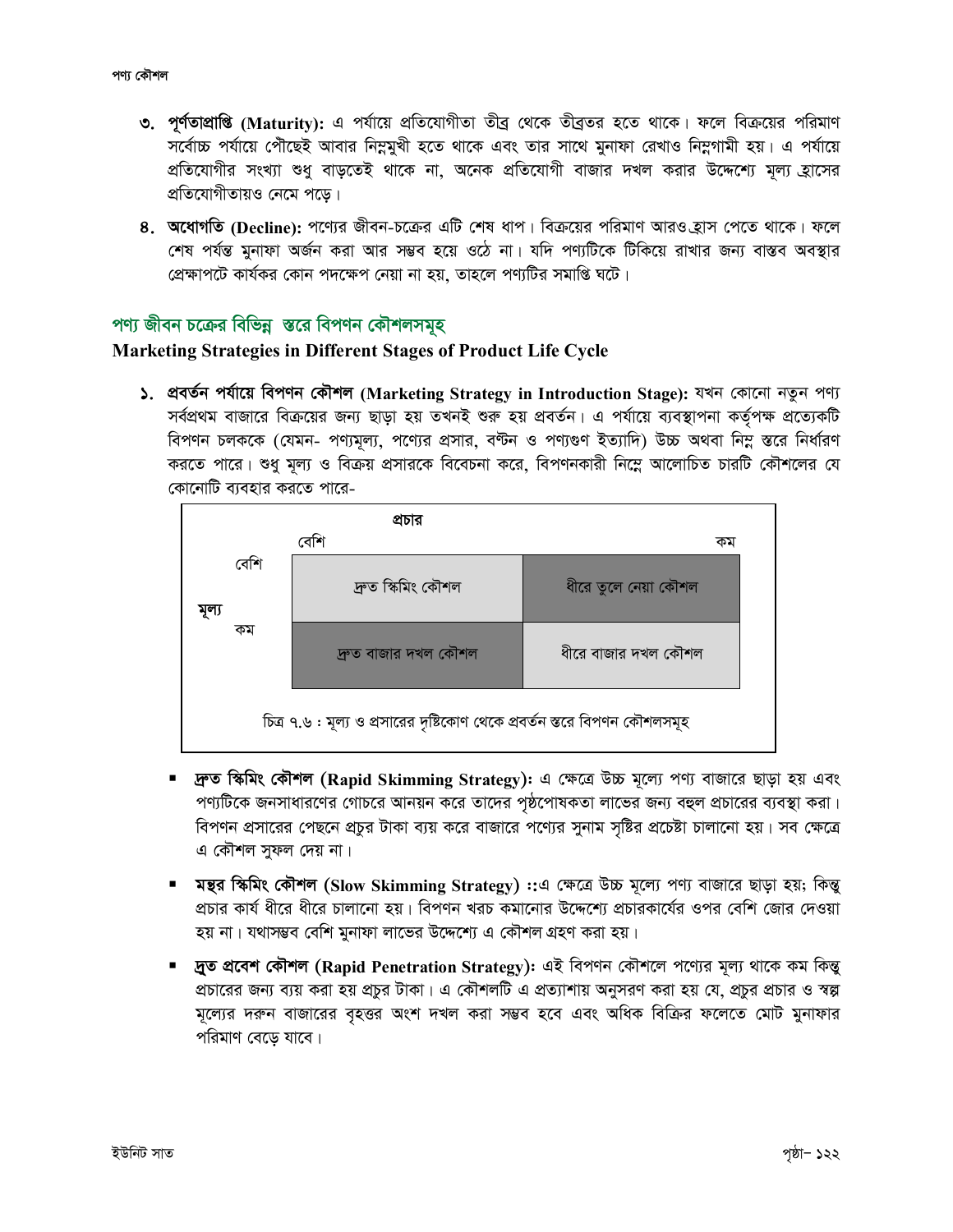- মন্তুর প্রবেশ কৌশল (Slow Penetration Strategy): এ ক্ষেত্রে পণ্যের মূল্য কম ধার্য করা হয় এবং বিক্রয় প্রসারের জন্যও খরচ করা হয় কম। এর উদ্দেশ্য কম মূল্য দ্বারা গ্রাহকদেরকে প্রভাবিত করে বেশি পরিমাণে বিক্রি করা এবং প্রচারকার্যে কম খরচ করে মুনাফার পরিমাণ স্ফীত করা।
- ২. প্রবৃদ্ধি পর্যায়ে বিপণন কৌশল (Marketing Strategy in Growth Stage): প্রবৃদ্ধি পর্যায়ে পণ্যের বিক্রয় দ্রুতহারে বৃদ্ধি পায়। কিন্তু এ সময় থেকে প্রতিযোগীরাও বাজারে প্রবেশ করতে থাকে। তবুও বৃহদাকার উৎপাদনের ফলে ইউনিট প্রতি ব্যয় হ্রাস পায়। ফলে মুনাফার পরিমাণ বেড়ে যায়। এ পর্যায়ে বাজারের প্রবৃদ্ধি যথাসম্ভব কাম্য স্তরে রাখার উদ্দেশ্যে প্রতিষ্ঠান বিভিন্ন কৌশল অবলম্বন করে, যেমন-
	- প্রতিষ্ঠানের পণ্যের মান উন্নত করে এবং পণ্যের বৈশিষ্ট্য বৈচিত্র্য আনয়নের প্রয়াস পায়
	- প্রতিষ্ঠান নতুন নতুন বিভাজিত বাজারে প্রবেশ করে।
	- নতুন নতুন বণ্টন প্রণালি ব্যবহারের জন্য প্রতিষ্ঠান প্রচেষ্টা চালায়।
	- বিজ্ঞাপনের প্রকৃতি ও মাধ্যম পরিবর্তন করে।
	- সঠিক সময়ে কোম্পানি পণ্যের মূল্য হ্রাস করে যাতে মূল্যের ব্যাপারে স্পর্শকাতর গ্রাহকদেরকে পণ্য ক্রয়ে অনপ্রাণিত করা যায়।

এসব বাজার-সম্প্রসারণশীল কৌশল ব্যবহার করে প্রতিষ্ঠান তার প্রতিযোগীতামূলক অবস্থানকে সুদৃঢ় করে তুলতে পারে। তবে এসব উন্নয়নের জন্য অতিরিক্ত খরচের প্রয়োজন হয়। কোম্পানি পরবর্তী পর্যায়ে মুনাফা বৃদ্ধির প্রত্যাশায় এ পর্যায়ে চলতি মুনাফার প্রতি কম গুরুতু প্রদান করে। তাই পণ্য-উন্নয়ন, প্রচার ও বণ্টনে প্রচুর অর্থ খরচ করে নিজের অবস্থান সুদৃঢ় করার প্রচেষ্টা চালায়।

- ৩. পূর্ণতাপ্রাপ্তির পর্যায়ে বিপণন কৌশল (Marketing Strategy in Matured Stage): এ পর্যায়ে অনেক প্রতিষ্ঠান বেশি পুরনো পণ্য অর্থাৎ পূর্ণতাপ্রাপ্ত পণ্য ছেড়ে দিয়ে নতুন আরেকটি পণ্যের প্রতি ঝুঁকে পড়ে। তারা মনে করে যে, পুরনো পণ্যের ব্যাপারে বেশি চেষ্টা না করে বরং নতুন পণ্য বাজারে ছাড়লে ভাল ফল পাওয়া যাবে। তবে এরূপও দেখা গেছে যে, পূর্ণতাপ্রাপ্ত পণ্যও বিভিন্ন কৌশল ব্যবহার করে আবার বাজার দখল করতে সক্ষম হয়েছে। এ পর্যায়ে বিপণনকারী তিন প্রকার কৌশল অবলম্বন করতে পারে-
	- বাজার পরিমার্জন (Market modification): প্রতিষ্ঠান তার নিজস্ব ব্র্যান্ডের পণ্য ব্যবহারকারীদের (সংক্ষেপে ব্র্যান্ড ব্যবহারকারী বলা যায়) সংখ্যায় বাড়িয়ে এবং ব্যবহারকারীদের দ্বারা বার্ষিক ব্যবহারের পরিমাণ বাড়িয়ে বাজারের পরিধি সম্প্রসারিত করতে পারে। প্রচার ও প্ররোচনার মাধ্যমে অব্যবহারকারীকে ব্যবহারকারীতে পরিণত করে নতুন বাজার বিভাগে প্রবেশ করে এবং প্রতিযোগীদের গ্রাহকের মন জয়ের মাধ্যমে তাদেরকে নিজের ক্রেতায় পরিণত করে ব্র্যান্ড ব্যবহারকারীর সংখ্যা বৃদ্ধি করা সম্ভব।
	- পণ্য পরিমার্জন (Product modification): বিপণনকারী অনেক সময় পূর্ণতাপ্রাপ্তির পর্যায়ে পণ্যের বিক্রয় বৃদ্ধির জন্য এমনভাবে পণ্যের বৈশিষ্ট্যসমূহ পরিমার্জন বা পরিবর্তন করে যাতে নতুন ক্রেতা আকৃষ্ট হয় এবং বর্তমান ব্যবহারকারীদের পণ্যের ব্যবহার বৃদ্ধি পায়। প্রধানত তিনটি উপায়ে পণ্যের পরিমার্জন করা হয়, যথা- ক) গুণাগুণ উন্নয়ন, খ) বৈশিষ্ট্য উন্নয়ন, গ) স্টাইলের উন্নয়ন।
	- বিপণন-মিশ্রণ পরিমার্জন (Marketing mix modification): বিপণন-মিশ্রণের বিভিন্ন উপাদানগুলোর মধ্যে দুই একটির পরিবর্তন সাধন করেও বিক্রয় বৃদ্ধির চেষ্টা করা যায়।
- ৪. অধোগতি পর্যায়ে বিপণন কৌশল (Marketing Strategy in Decline Stage): অধিকাংশ পণ্যের বিক্রির পরিমাণে ক্রমান্বয়ে অধোগতি দেখা দেয়। কোনো কোন পণ্যের বিক্রয়-হাসের গতি মন্থর, আবার কোনটার দ্রুত। বিক্রয় শূন্যতেও নেমে আসতে পারে কিংবা একটা নির্দিষ্ট নিম্নস্তরে কয়েক বছর যাবৎ স্থির থাকতে পারে। অধোগতির পর্যায়ে নিম্নোক্ত পদক্ষেপসমূহ গ্রহণ করা যেতে পারে -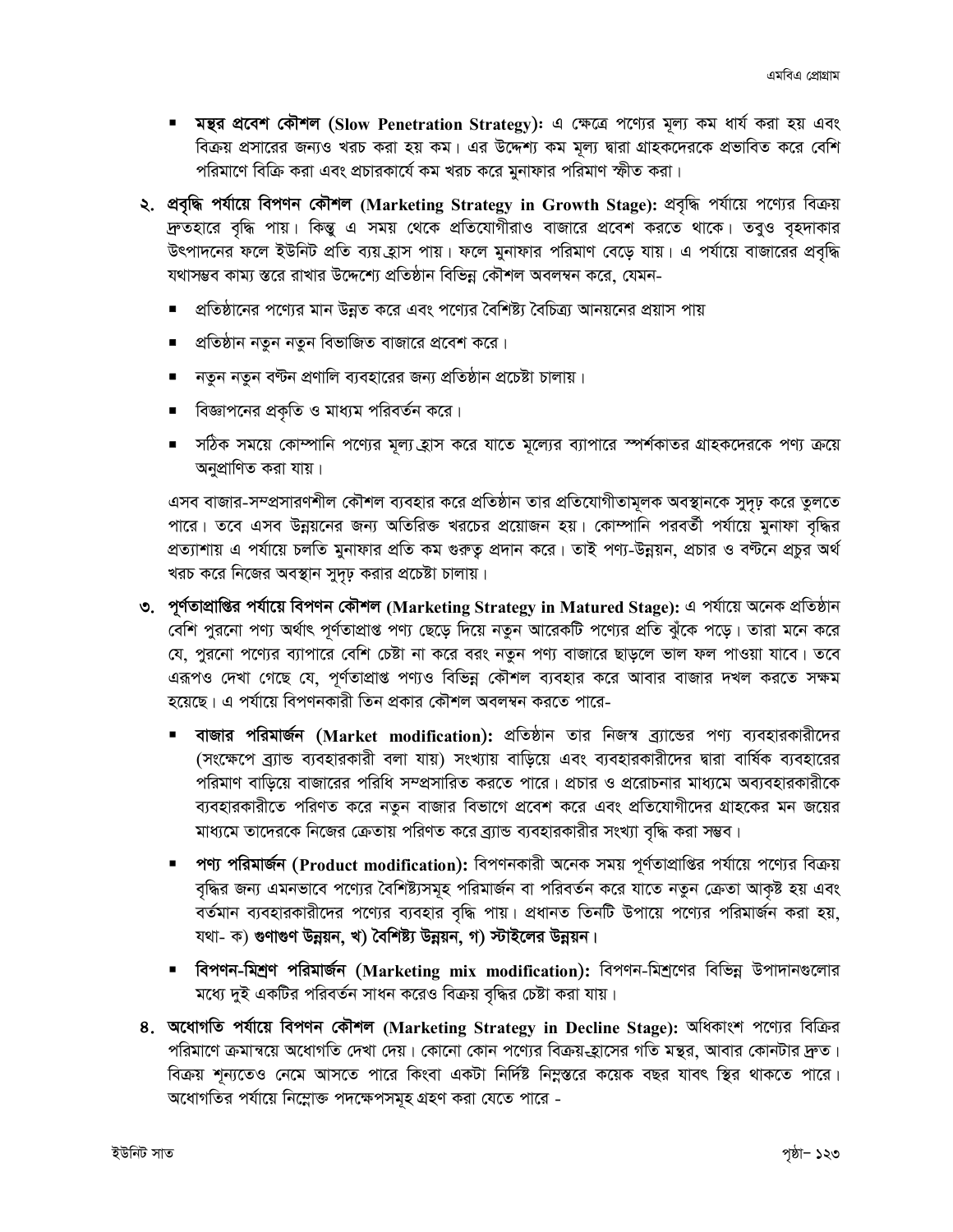- দুৰ্বল পণ্য চিহ্নিতকরণ (Identifying Weak Product): বিপণনকারী প্রথম কর্তব্য হলো দুর্বল পণ্যগুলো চিহ্নিত করা। এতদদ্দেশ্যে প্রতিষ্ঠান একটি রিভিউ কমিটি গঠন করতে পারে। কমিটি বিভিন্ন প্রাঙ্গিক তথ্য সংগ্রহ করে দুর্বল পণ্যগুলো খুঁজে বের করবে এবং তাদের সুপারিশ প্রদান করবে।
- বিপণন কৌশল নির্ধারণ (Determining Marketing Strategies): এ পর্যায়ে বিপণনকারী বিপণন কৌশল সম্পর্কিত কীভাবে সমস্যা কাটিয়ে উঠা যায় সে কৌশল নির্ধারণ করবে।
- পণ্য পরিত্যাগ সিদ্ধান্ত (The drop Decision): বাজারের সার্বিক অবস্থা বিশ্লেষণ করে যদি প্রতিষ্ঠান মনে করে যে, পণ্যটি বাজার থেকে তুলে নেয়াই ভাল হবে তাহলে তারা সেভাবেই অগ্রসর হবে। এক্ষেত্রে প্রতিষ্ঠান বিকল্প ব্যবস্থা হিসেবে পণ্যটি অন্য প্রতিষ্ঠানের কাছে বিক্রয় করে দিতে পারে।

# সারসংক্ষেপ:

একটি পণ্যকে উৎপাদনের পর থেকে আরম্ভ করে সম্পূর্ণ বিলীন হয়ে যাওয়া পর্যন্ত যেসব পর্যায়ের মধ্য দিয়ে ধাপে ধাপে অগ্রসর হয়ে যেতে হয় তাকে বলা হয় পণ্যের জীবন-চক্র। একটি পণ্যের জীবনচক্রে ৪টি ধাপ থাকে যথা- পণ্য প্রবর্তন, প্রবৃদ্ধি, পূর্ণতাপ্রাপ্তি ও অধোগতি। প্রবর্তন পর্যায়ে পরিস্থিতি অনুযায়ী ১. দ্রুত স্কিমিং কৌশই, ২.মন্থর স্কিমিং কৌশল, ৩. দ্রুত প্রবেশ কৌশল, ৪. মন্থর প্রবেশ কৌশল অবলম্বন করা হয়। আবার, প্রবৃদ্ধি পর্যায়েও ভিন্ন ভিন্ন কৌশল গ্রহণ করা হয়। পূর্ণতাপ্রাপ্তির পর্যায়কালীন সময়ে ১. বাজার পরিমার্জন, ২. পণ্য পরিমার্জন, ৩. বিপণন-মিশ্রণ পরিমার্জন কৌশল নেওয়া হয়। সর্বশেষে, অধোগতি পর্যায়ের সময়ে দূর্বল পণ্য চিহ্নিতকরণের পর ফোকাস স্ট্র্যাটেজি, পণ্য বৈচিত্রকরণ কৌশল ইত্যাদি গ্রহণ করা যেতে পারে।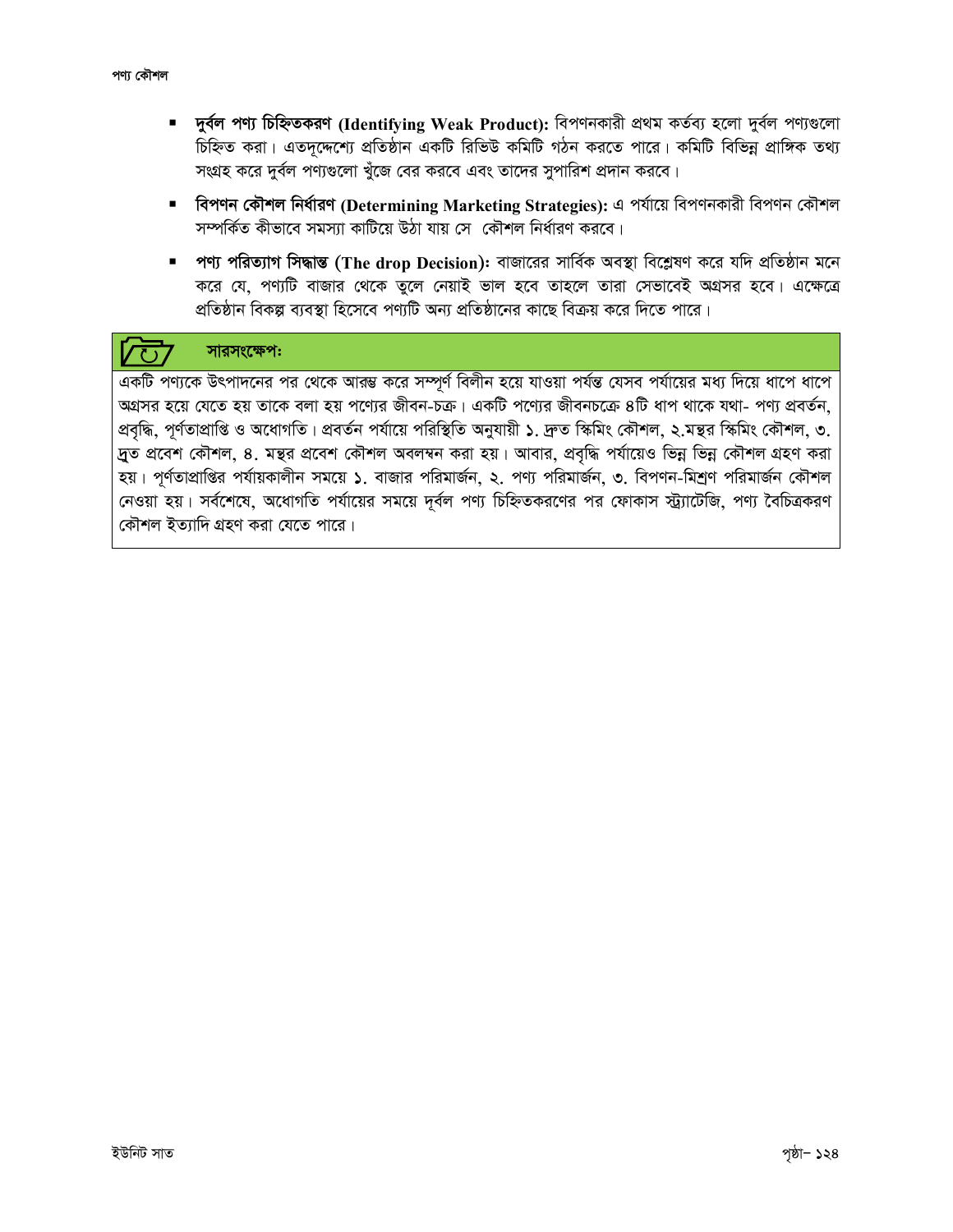# পাঠ-৭.৫

# নতুন পণ্য ব্যবস্থাপনা **Managing New Product**

উদ্দেশ্য

এ পাঠ শেষে আপনি-

- নতুন পণ্যের ধরন কী তা ব্যাখ্যা করতে পারবেন; এবং
- নতুন পণ্য উন্নয়ন সিদ্ধান্তের প্রক্রিয়াব্যাখ্যা করতে পারবেন।

সাধারণত নতুন পণ্য বলতে আমরা যে পণ্য বাজারে পূর্বে ছিল না বা ক্রেতারা পূর্বে কখনো দেখেনি সেই পণ্যকে বুঝি কিন্তু পণ্য উন্নয়ন বা উদ্ভাবনের বেলায় নতুন পণ্যকে সে দৃষ্টিকোণ থেকে না দেখে কিছুটা ভিন্ন দৃষ্টিকোণ থেকে দেখা হয়। বিপণনের ভাষায় নতুন পণ্য বলতে নতুন উদ্ভাবিত পণ্যকে বোঝায়।

#### নতুন পণ্যের ধরন

#### **Types of New Products**

বাজারে প্রচলিত পণ্যের নবায়ন অথবা কোন কোম্পানির পণ্যসারিতে যে পণ্য ছিলনা তা সংযোজনকে বোঝায়। এ অর্থে পণ্যসারির গভীরতা বৃদ্ধিও নতুন পণ্য উন্নয়ন বলে বিবেচিত হয়। নতুন পণ্যকে তিনভাবে সহায়তা করতে পারি **প্রথমত**-যে পণ্যের পূর্বে কোন অস্তিত্ব ছিলনা, একেবারেই প্রথমবারের মতো বাজারে আবির্ভাব হয়েছে তাকে নতুন পণ্য বলা যেতে পারে। সাধারণত এ ধরনের পণ্য একেবারেই নতুন হওয়ায় এ পণ্যের কোন বিকল্প পণ্য বাজারে থাকে না। **দ্বিতীয়ত**-বাজারে প্রচলিত কোন পণ্যের কোন ধরনের পরিবর্তন বা পরিমার্জনকে আমরা নতুন পণ্য বলতে পারি। **তৃতীয়ত**- একটি প্রতিষ্ঠান যদি তার জন্য সারিতে নতুন কোন পণ্য সংযোজন করে তাকেও নতুন পণ্য বলা যাবে। বাজারে থাকা সত্তেও ঐ কোম্পানির জন্য পণ্যটি নতুন।

### নতুন পণ্য উন্নয়ন সিদ্ধান্তের প্রক্রিয়া

#### **New Product Developtment Decision Process**

ক্রেতার পছন্দ, রুচি ও চাহিদা প্রতিনিয়তই পরিবর্তন হচ্ছে। ফলে ক্রেতার চাহিদা ও বাজারে প্রতিযোগীতায় টিকে থাকার জন্য প্রত্যেক প্রতিষ্ঠান সব সময় নতুন পণ্য বাজারে উপস্থাপন করতে হয়। নতুন পণ্য ঠিক মতো উদ্ভাবন করে বিপণন করতে পারলে কোম্পানি যেমন লাভবান হয় তেমনি ক্রেতার চাহিদা মতো পণ্য উদ্ভাবন করতে না পারলে ব্যবসায় ক্ষতির সম্মুখিন হতে হয়। নতুন পণ্য উদ্ভাবন প্রক্রিয়াকে আটটি পর্যায়ে ভাগ করতে পারি। পর্যায়গুলো নিম্নে সংক্ষেপে আলোচনা করা হলো-

- ১. নতুন পণ্য ধারণা সৃষ্টি (New Product Idea Generation): নতুন পণ্য ধারণা সৃষ্টির মধ্য দিয়ে নতুন পণ্য উন্নয়নের শুরু। বিক্রয়ধর্মী, ক্রেতা, পাইকারী ও খুচনা প্রতিষ্ঠান, গবেষণা সংস্থা, সরকারি বা পেশাদারী গবেষণাগার, প্রতিযোগী পণ্য, আবিষ্কারক প্রভৃতি উৎস হতে পণ্য ধারণা পাওয়া যেতে পারে। পণ্য উদ্ভাবনের পূর্বে কোনো না কোনো ভাবে একটি ধারণার সৃষ্টি হতে হয়। ধারণা সৃষ্টি না করে পণ্য উদ্ভাবন করা অসম্ভব।
- ২. ধারণা বাছাই করা (Idea Screening): বিভিন্ন উৎস থেকে পাওয়া সব ধারণাই একটি প্রতিষ্ঠানের জন্য সমানভাবে কার্যকর নাও হতে পারে। এই স্তরে বিভিন্ন ধারণার মধ্যে থেকে একটি কোম্পানির জন্য সর্বশ্রেষ্ঠ ধারণাটিকে বেছে নিতে হয়। এর জন্য উক্ত প্রতিষ্ঠান বা কোম্পানি বাজারে পণ্যের চাহিদা, প্রতিষ্ঠানের আর্থিক সামর্থ, প্রযুক্তিগত সুবিধা ইত্যাদি। বিবেচনা করে সবচেয়ে গ্রহণ যোগ্য ধারণাটিকে নির্বাচন করে অন্য ধারণাগুলো বাদ দিতে হবে।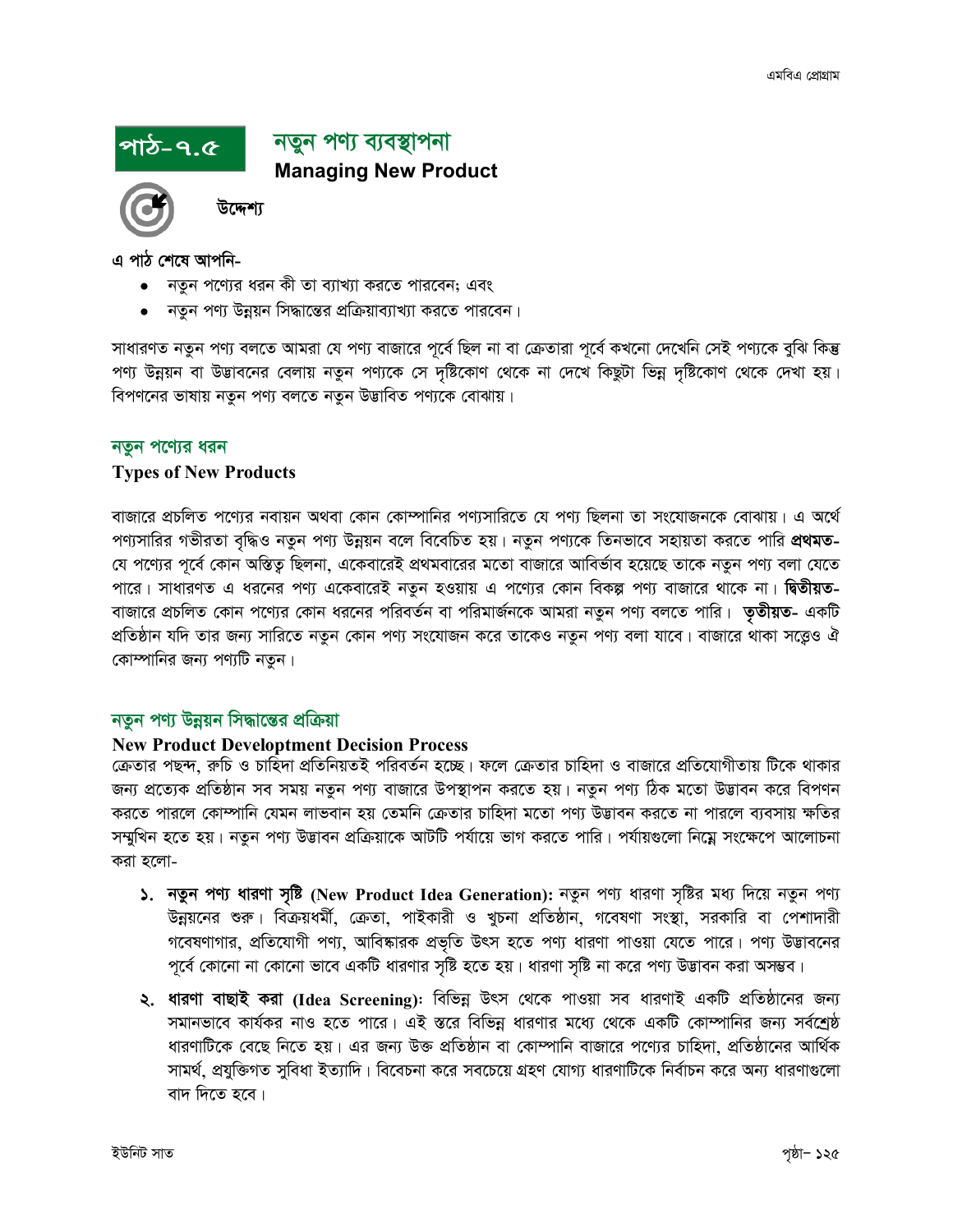- ৩. ধারণা উন্নয়ন এবং অভীক্ষণ (Concept Development and Testing): এই স্তরে নির্বাচিত ধারণাকে পণ্য ধারণায় উন্নয়ন করতে হবে। ধরা যাক একটি কোম্পানি কলম উৎপাদন করতে চায় সে ক্ষেত্রে উক্ত কোম্পানীকে এই স্তরে ঐ কলমের একটি ডিজাইন তৈরী করতে হবে এবং গবেষণাগারে ঐ পণ্য কিভাবে ক্রেতার কাছে আরও আকর্ষণীয় করা যায় তার জন্য পরীক্ষা-নিরীক্ষা করতে হবে।
- ৪. বিপণন কৌশল নির্ধারণ (Marketing Strategy Development): নতুন পণ্যের বিপণন কৌশল নির্ধারণের সময় তিনটি স্তর বিশিষ্ট কৌশল নির্ধারণ করা হয়। প্রথম অংশটিতে লক্ষ্য নির্দিষ্ট বাজার, পরিকল্পিত পণ্য অবস্থান, বিক্রয়, বাজার অংশ এবং প্রথম কয়েক বছরের মুনাফা লক্ষ্যের বর্ণনা থাকে। বিপণন কৌশল বিবৃতির দ্বিতীয় অংশে পণ্যটির পরিকল্পিত মূল্য, বণ্টন এবং প্রথম বছরের জন্যে বিপণন বাজেট দেখানো হয় এবং তৃতীয় অংশে পরিকল্পিত দীর্ঘমেয়াদি বিক্রয়, মুনাফা লক্ষ্য এবং বিপণন মিশ্রণ কৌশলের বর্ণনা থাকে।
- ৫. ব্যবসায় বিশ্লেষণ (Business Analysis): এখানে যৌক্তিক ভাবে বিশ্লেষণ করে দেখা হয় যে এই নতুন পণ্যটি আদৌও লাভজনক হবে কিনা। এখানে মনে রাখা জরুরি যে ব্যবসায় বিশ্লেষণ করার সময় কোন প্রকার আবেগের বশবর্তী না হয়ে অত্যন্ত সতর্কতার সাথে কোম্পানীর সামর্থ। পণ্যের বৈশিষ্ট্যাবলি, বাজারের সম্ভাবনা উন্নয়ন। মুনাফা করা যাবে কিনা এ বিষয়গুলোর প্রতি বিশেষ মনোযোগ দিতে হবে।
- ৬. পণ্য উন্নয়ন (Product Development): এ পর্যায়ে ধারণাকে বাস্তবে রূপ দেওয়া হয়। অর্থাৎ স্বল্প পরিসরে নির্দিষ্ট বৈশিষ্ট্য ও ডিজাইনের পণ্য এই পর্যায়ে উৎপাদন করা হয় এবং পরীক্ষামূলক ভাবে বাজারে ছেড়ে দেওয়া হয়।
- ৭. পরীক্ষামূলক বিপণন (Test Marketing): এ স্তরে এসে পণ্যটি ক্রেতারা কিভাবে গ্রহণ করছে বা ক্রেতারা পণ্যের মধ্যে কি কি সুবিধ বা অসুবিধা বোধ করছে তা খুঁজে বের করার চেষ্টা করা হয়। অর্থাৎ পরীক্ষামূলক বিপণন হলো পণ্যটি ক্রেতার কাছে কতটা গ্রহণযোগ্য হতে পারে তা খুজে দেওয়ার একটি বাস্তব কৌশল।
- ৮. বাণিজ্যিকীকরণ (Commercialization): এটা হচ্ছে নতুন পণ্য উন্নয়নের সর্বশেষ ধাপ। পরীক্ষামূলকভাবে একটি পণ্য বাজারে ছাড়ার পর বাজার যদি সে পণ্যকে গ্রহণ করে নেয় তাহলে তাকে বাণিজ্যিক ভিত্তিতে উৎপাদন করে বাজারে ছেড়ে দেওয়া হয়। এখানে যে বিষয়গুলো বিবেচনা করা হয় তা হলো- কখন পণ্যটি ছাড়তে হবে। কোথায় ছাড়তে হবে, কাদের উদ্দেশ্য ছাড়তে হবে এবং কীভাবে ছাড়তে হবে।

# সারসংক্ষেপ:

বাজারে প্রচলিত পণ্যের নবায়ন অথবা কোন কোম্পানির পণ্যসারিতে যে পণ্য ছিলনা তা সংযোজনকে বোঝায়। এ অর্থে পণ্যসারির গভীরতা বৃদ্ধিও নতুন পণ্য উন্নয়ন বলে বিবেচিত হয়। নতুন পণ্য উদ্ভাবন প্রক্রিয়াকে আটটি পর্যায়ে ভাগ করা যায়; যথা- নতুন পণ্য ধারণা সৃষ্টি, ধারণা বাছাই করা, ধারণা উন্নয়ন এবং অভীক্ষণ, বিপণন কৌশল নির্ধারণ, ব্যবসায় বিশ্লেষণ, পণ্য উন্নয়ন, পরীক্ষামূলক বিপণন ও বাণিজ্যিকীকরণ।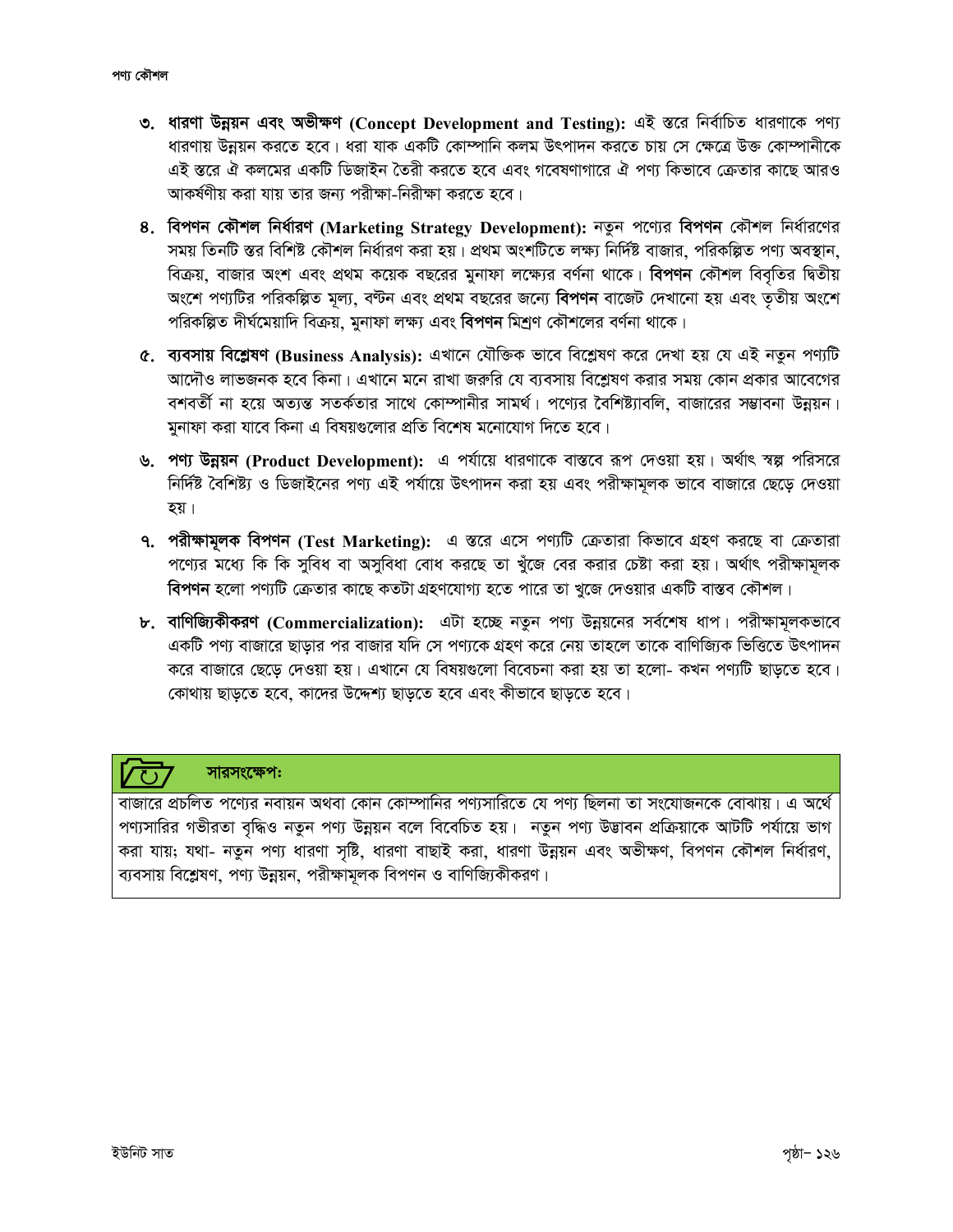# পাঠ-৭.৬

সেবা ব্যবস্থাপনা **Managing Services** 



উদ্দেশ্য

এ পাঠ শেষে আপনি-

- সেবা কী তা বলতে পারবেন;
- সেবার বৈশিষ্ট্য ব্যাখ্যা করতে পারবেন; এবং

# সেবা কী?

#### **What is Services?**

সহজ কথায় সেবা হলো এক ধরনের অদৃশ্যমান বিষয়, যা ক্রয় করে ক্রেতা কিছু সুবিধা বা তৃপ্তি পায়। সেবাকে বস্তুগত কোন বিষয় বা আইটেম হিসেবে বিবেচনা করা যাবে না, কারণ সেবা ধরা বা ছোয়া যায় না। এখানে একটি কথা মনে রাখতে হবে তা হলো সেবা ক্রয়-বিক্রয়ের ফলে কোন বস্তুগত দ্রব্য বা মালিকানা হস্তান্তরিত হয় না। যেমন- শিক্ষকের জ্ঞান দান এক ধরনের সেবা যার জন্য অর্থ ব্যয় করতে হয় কিন্তু এতে বস্তুগত কোন জিনিসের হাত বদল হয় না।

### সেবার বৈশিষ্ট্য

#### **Characteristics of Services**

সেবার কিছু নির্দিষ্ট বৈশিষ্ট্য রয়েছে যার দ্বারা সেবাকে পণ্য থেকে আলাদা করা যায়। এখন সেবার বৈশিষ্ট্য সমূহ আলোচনা করা হলো-

- ১. অদৃশ্যমান (Intangibility): সেবার অন্যতম প্রধান বৈশিষ্ট্য হচ্ছে এর অদৃশ্যমানতা। সেবা দেখা যায় না বা ছোঁয়া যায় না, তবে অনুভব করা যায়।
- **২. অবিভাজ্যতা (Inseparability) :** সেবার আরেকটি বৈশিষ্ট্য হচ্ছে অবিভাজ্যতা। অর্থাৎ সেবা প্রদানকারী বস্তু বা ব্যক্তিকে প্রদত্ত সেবা থেকে আলাদা করা যায় না।
- ৩. পরিবর্তনশীলতা (Variability) : সেবার আরেকটি বৈশিষ্ট্য হলো বিভিন্ন সময়ে সেবার মধ্যে পরিবর্তন আসতে পারে আবার একজন ব্যক্তি বা বস্তু থেকে প্রাপ্ত সেবা বিভিন্ন সময় বিভিন্ন রকম হতে পারে। সুতরাং সেবার মান সবসময়ই পরিবর্তশীল।
- ৪. মজুত অযোগ্যতা বা পচনশীলতা (Perishability): সেবার একটি গুরুত্বপূর্ণ বৈশিষ্ট্য হচ্ছে এর ক্ষয়িস্কুতা। অর্থাৎ সেবাকে পণ্যের মত মজুত করে রাখা যায় না। নির্দিষ্ট সময় পরে ঐ সেবা আর সংরক্ষণ করে রাখা যায় না।

#### সারসংক্ষেপ:

সহজ কথায় সেবা হলো এক ধরনের অদৃশ্যমান বিষয়, যা ক্রয় করে ক্রেতা কিছু সুবিধা বা তৃপ্তি পায়। সেবার কিছু নির্দিষ্ট বৈশিষ্ট্য রয়েছে যার দ্বারা সেবাকে পণ্য থেকে আলাদা করা যায়। যথা - অদৃশ্যমান, অবিভাজ্যতা, পরিবর্তনশীলতা ও মজুত অযোগ্যতা বা পচনশীলতা।